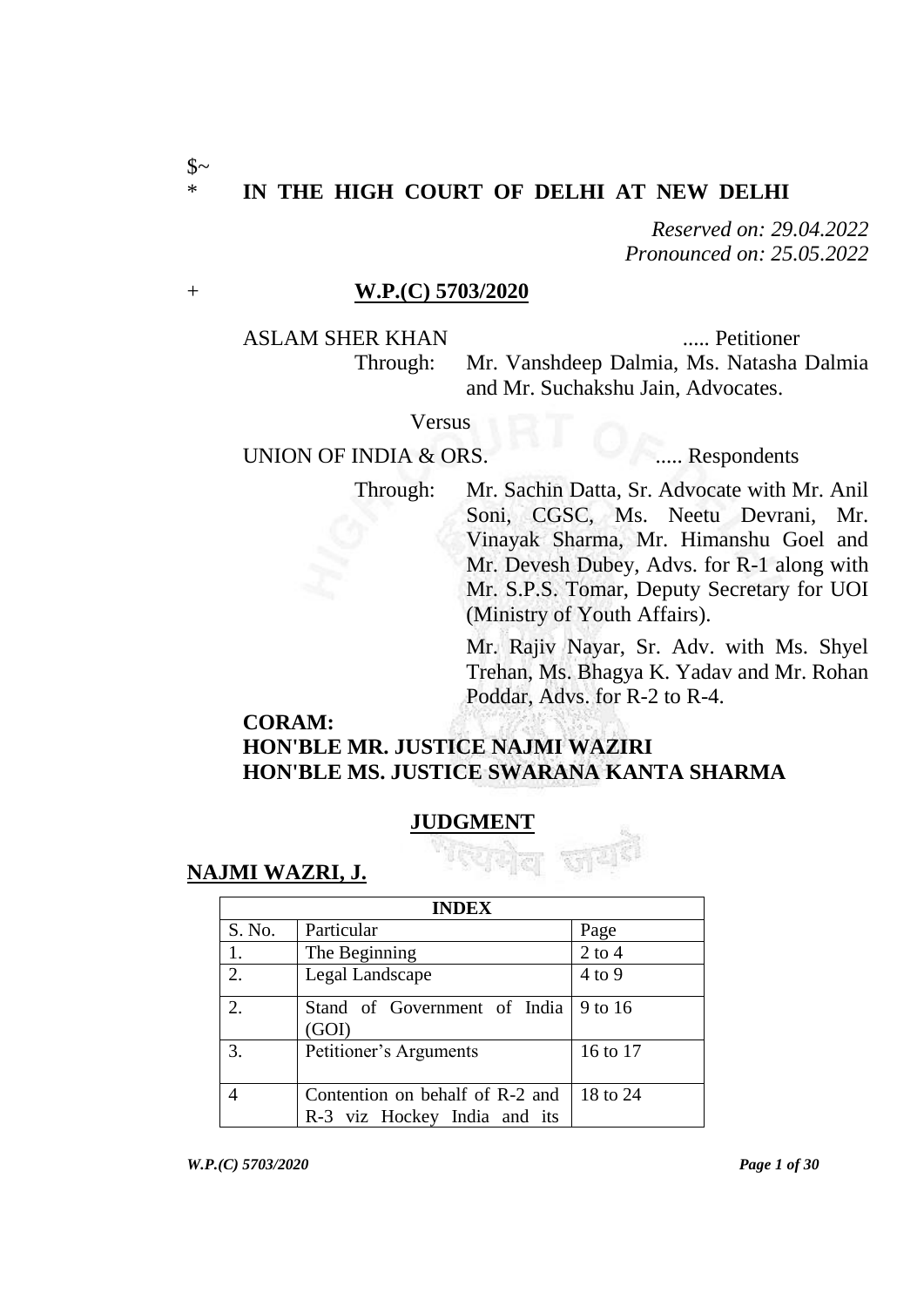| "Life Member"                      |          |
|------------------------------------|----------|
| <b>Conclusions and Directions:</b> | 24 to 27 |
| Accountability                     | 27 to 30 |

#### **W.P.(C) 5703/2020 & CM APPLs. 20604/2020, 6417/2021, 36762/2021**

#### The Beginning

1. The petitioner is a former Olympian. He excelled in the game of hockey as a member of Indian Hockey Team in the 1976 Summer Olympics. He was also a prominent member of the Indian Hockey Team which won the gold medal at the 1975 Hockey World Cup. For many years thereafter, he is stated to have contributed to the advancement of the cause of hockey in India. As a senior player and as a concerned citizen**,** he desires that the management of the hockey in the country, be run according to the rules and the guidelines laid-down by the Government of India (GOI) through: i) Circular dated  $20<sup>th</sup>$ September 1975 (hereinafter referred to as the 1975 Circular) ii) modified by letter of 14.8.2001 (the 2001 Guidelines) and iii) the National Sports Development Code of India, 2011 ('Sports Code'). He contends that there should be transparency in the affairs of the National Sports Federation (NSF) for hockey viz. Hockey India - R-2.

2. He is also concerned that the continued presence of certain persons as office bearers or otherwise in supernumerary posts or under not so innovative nomenclatures, such as Life President, Life Member and CEO is unwarranted and illegal, therefore, the same be struck down as not being in consonance with the Sports Code, as has already been held by this court in *Mahipal Singh vs. UOI*, 2018 SCC Del 10284.

3. The petition seeks the following specific reliefs: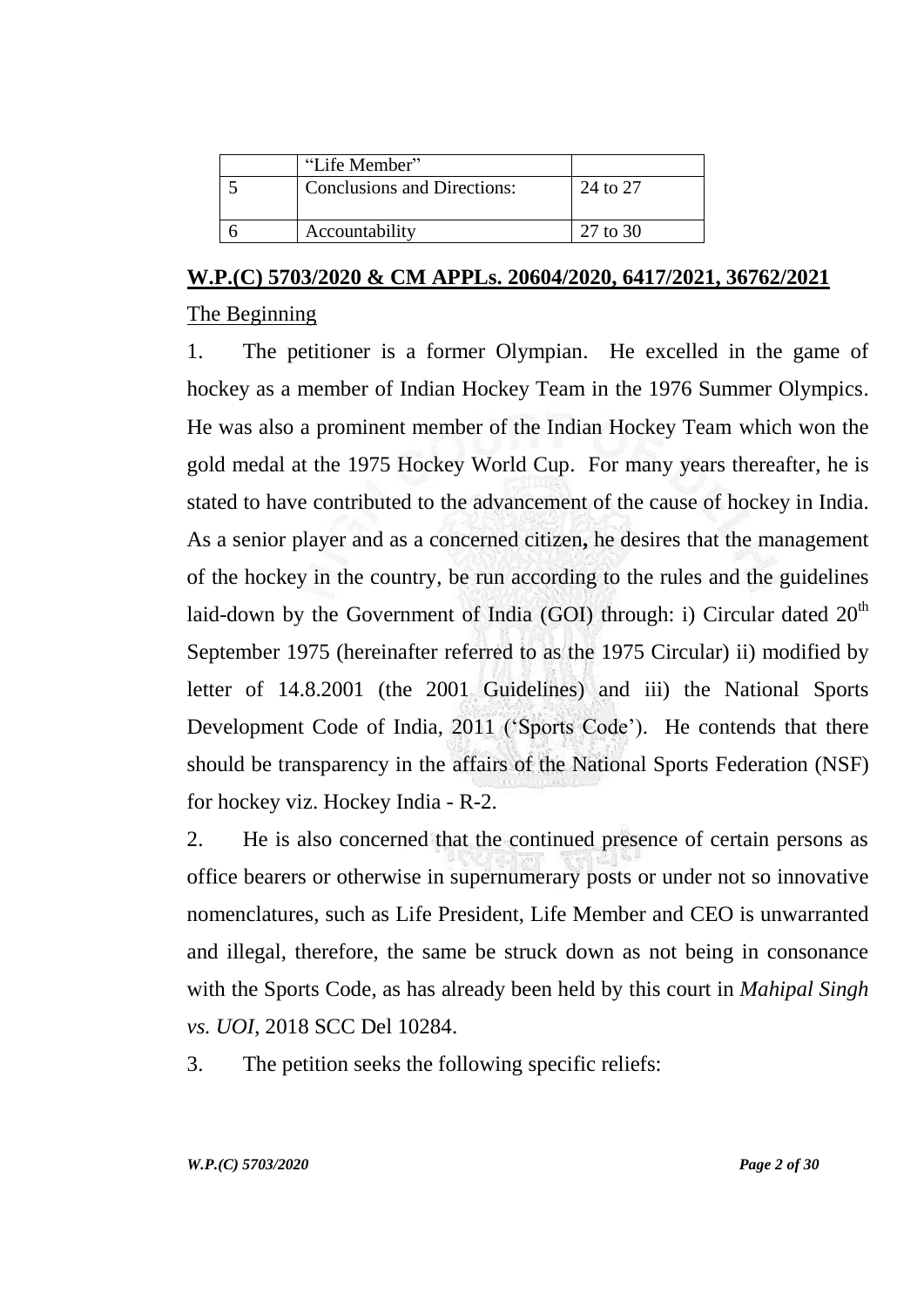*"…a) Issue an appropriate Writ in the nature of Certiorari quashing Articles 2.1.3, 3.0, 4.1, 5.13, 5.14, 6.6.1 of the Respondent No. 2, MOA whereby the posts of "Life Member", "CEO" and "Life President" have been created, being in blatant contravention of the NSCI, Circular 1975 and 2001 Guidelines, as illegal and unsustainable; and* 

*b) Issue an appropriate Writ in the nature of Certiorari quashing Articles 1.11, 4.1, 5.3, 6.6.1, insofar as they giving voting rights and recognize the posts of "Life Member", "CEO" and "Life President" created in the Respondent No. 2, federation being in blatant contravention of the NSCI, Circular 1975 and 2001 Guidelines as illegal and unsustainable; and*

*c) Issue an appropriate Writ in the nature of Certiorari quashing the appointments of the Respondent No. 3 and 4 as "Life Member" as "CEO" respectively in the Respondent No. 2 Federation; and* 

*d) Issue an appropriate Writ in the nature of Certiorari quashing consequential appointments of the Respondent No. 3 and 4 based on their being an office bearers/ life member in the Respondent No. 2 federation; and* 

*e) Issue an appropriate Writ in the nature of Mandamus directing the Respondent No. 3 and 4 to render accounts of all gratification and financial benefits received by them from the Respondent No. 2 for holding the posts of "Life Member" and "CEO" respectively from the time of their appointments until date, and refund the same to the accounts of the Respondent No.2; and* 

*f) Issue an appropriate Writ in the nature of Mandamus appointing an impartial Administrator or ad-hoc committee of eminent sport persons to administer the affairs and oversee the day to day functioning and working of the Respondent No. 2 until*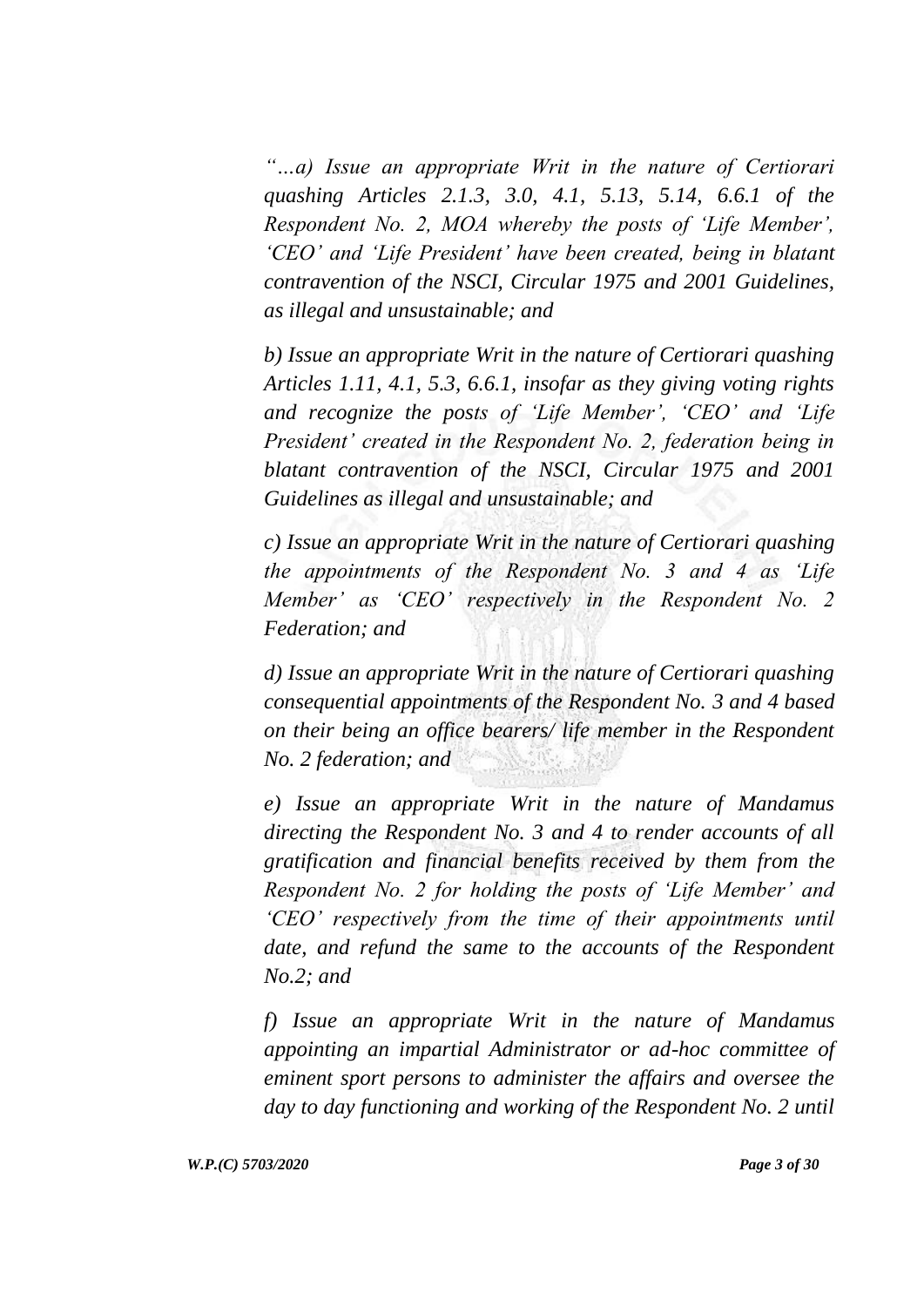*the MOA of the Respondent No. 2 is amended and fresh elections in accordance with the Model Election Guidelines under the NSCI are undertaken; and* 

*g)Issue an appropriate Writ in the nature of Mandamus appointing a Returning officer or directing such Administrator to conduct fresh elections of the Respondent No. 2 in accordance with the Model Election Guidelines under the NSCI; and*

*h) Issue an appropriate Writ in the nature of Mandamus directing the Respondent No. 1 to cancel the affiliation of the Respondent No. 2 until the MOA of the Respondent No. 2 is amended, appointments of Respondent No. 3 and 4 are terminated and fresh elections in accordance with the Model Election Guidelines under the NSCI are undertaken…"* 

#### Legal Landscape:

4. *Mahipal Singh* (supra) held, *inter alia,* as under:

*"62. The Model Election Guidelines annexed to the NSCI and constituting a part thereof clearly set out the officers who would constitute Office Bearers of the NSF, and the post of "Life President" is not among them. Indeed, neither does the NSCI, nor do any of the Circulars issued prior thereto, contemplate a post of "Life President" in an NSF. While Clause 19 of its pre-amended MOA included, in the Office Bearers of the AKFI, only the President, Vice Presidents, Honorary General Secretary, Honorary Joint Secretaries and Honorary Treasurer, Clause 8.9 of the amended MOA of the AKFI included, among the Office Bearers, the "Life President". This was, on the face of it, illegal, as the NSCI did not visualize any post of Life President at all, in an NSF, either as an Office Bearer, or otherwise.*

*63. In our opinion, as a beneficiary of the recognition conferred by the Government, the AKFI was bound by the stipulations contained in the NSCI, and other Cognate Guidelines issued by the Government, and had no authority to create posts de hors, and in excess of, those contemplated by the NSCI.*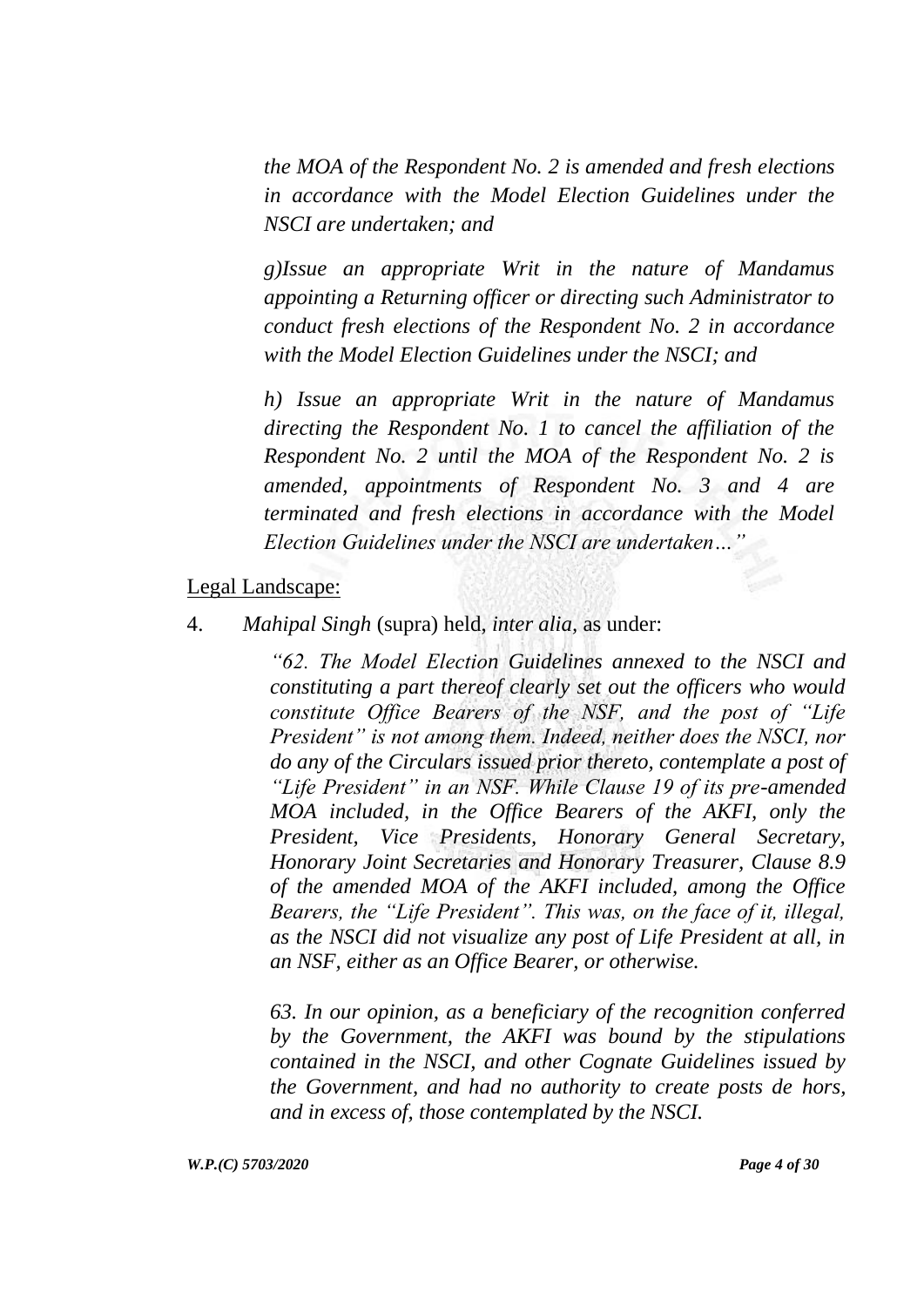*64. Apart from the fact that the AKFI, in its capacity as a NSF availing recognition from the Government, did not have any authority to create a post of "Life President", where the NSCI did not contemplate the existence of any such post, Clause 15.8 compounded the illegality by providing that the Life President would hold office during his entire life time. This stipulation, again, directly infracted the tenure limits, specified in the NSCI which, as already noted hereinabove, were binding on all recognised NSFs, including the AKFI. The creation of such an immortal entity, blessed with the gift of "ichhamrityu" (death at*  will) was, we are certain, not even remotely within the *imagination, not to say contemplation, of the framers of the NSCI.*

*65. Equally, the post of Life President itself being an illegally created post, there could be no question of the holder of the said post having any right to represent the AKFI at any international forum. The NSCI, as well as the Guidelines issued prior thereto, clearly permitted representation, by any NSF, in continental or international sports events in which India was a participant, only if the NSF complied with the stipulations prescribed therein, which included adherence to the age specifications and tenure limits specified, as well as conducting of elections in accordance with the Model Election Guidelines.*

*66. In any event, the very creation of the post of Life President being vitiated by law, there could be no question of granting any benefits to the holder of such an illegally created post. Though Mr. Dubey asserted that no salary, or emoluments, were paid to Respondent No. 4, in his capacity as Life President, expenses would, no doubt, be incurred in allowing Respondent No. 4 to travel nationally and internationally, purportedly representing the country in sporting events. These expenses are defrayed out of public monies, and amount to thievery of the ordinary citizen by executive dispensation, which is completely unthinkable in law.*

*67. Clauses 8.9, 15.8 and 17.2 of the amended MOA of the AKFI are, therefore, declared to be completely illegal, and liable to be struck down…"*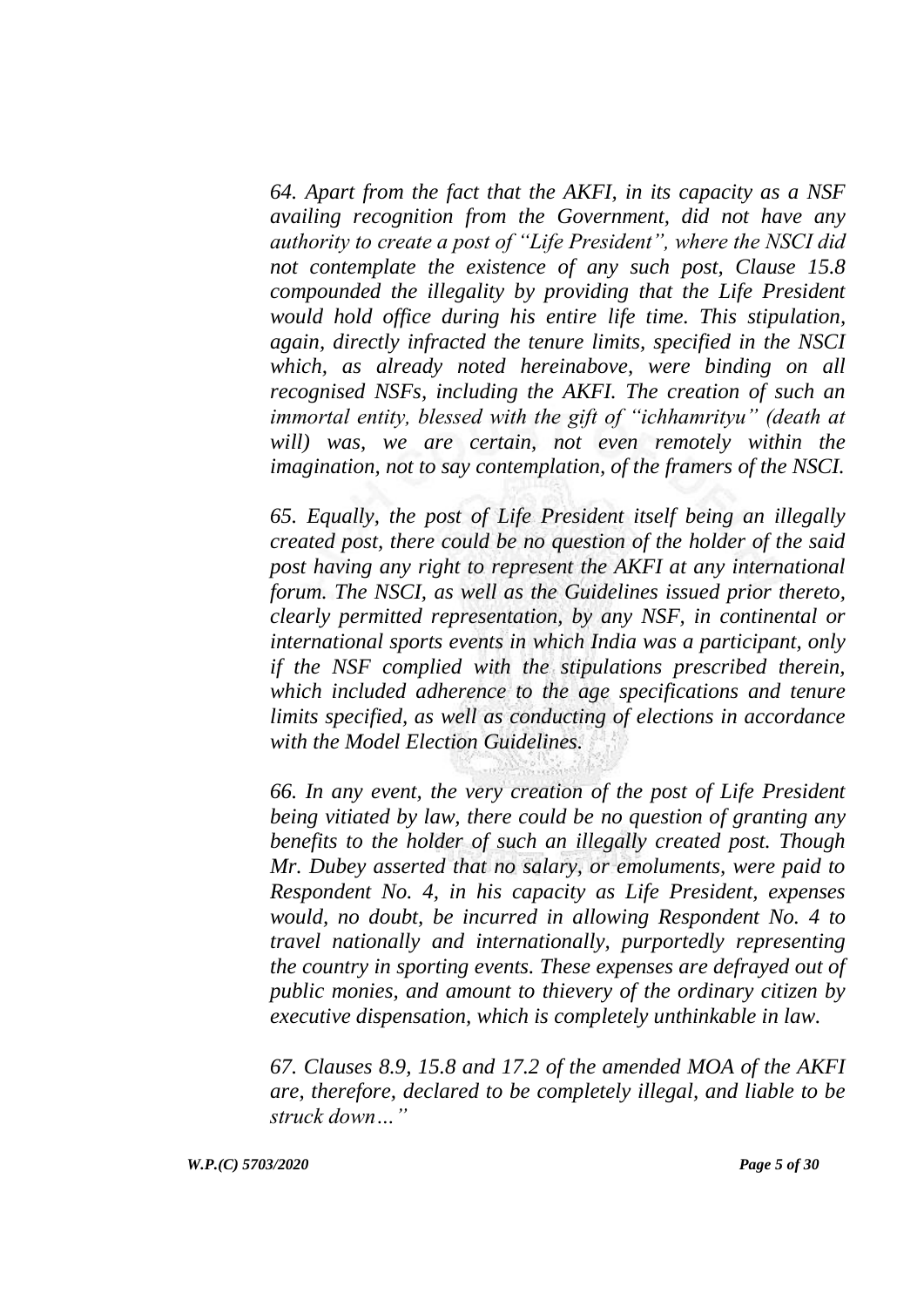5. The SLP against the said judgment was dismissed on 31.08.2018. Therefore, the said order has attained finality. Its effect is that there can be no addition of posts by innovative nomenclatures or creation of new posts in the Managing/Executive Committee (MC) of a NSF. In particular, there can be no Life President or Life Member in the NSF nor can there be a CEO on the Managing Committee, as it perpetuates the presence of some individuals and is against the very ethos of a democratically constituted body, be it a Society, Association of individuals or a Federation, which the entity must be, to be granted recognition by the GOI. The petitioner contends that such illegal posts be struck down as being in gross breach of the Sports Code and against the dicta of *Mahipal Singh*. He also contends that there be at least financial accountability of those who have deliberately breached the law and illegally enjoyed the perks of such illegal positions.

6. Under the Sports Code the "Model Elections Guidelines to be followed by all Sports Federations" reads, *inter-alia,* as under:

#### *"1. Short Title & Definitions*

*(1) These Bye-laws shall be called the "Election Bye-laws" and shall govern the conduct of Election of Office Bearers and Members of Managing Committee of \_\_\_\_\_\_\_\_*

*(2) In these Bye-laws, unless the context otherwise requires, -*

*(a) "clause" ad "sub-clause" mean the clause and sub-clause of these Bye-laws;*

*(b) "Managing members" means Member of Managing Committee of \_\_\_\_\_\_\_*

*(c) "Form" means the Form appended to these Bye-laws;*

*(d) \_\_\_\_\_ means Name of the Federation;*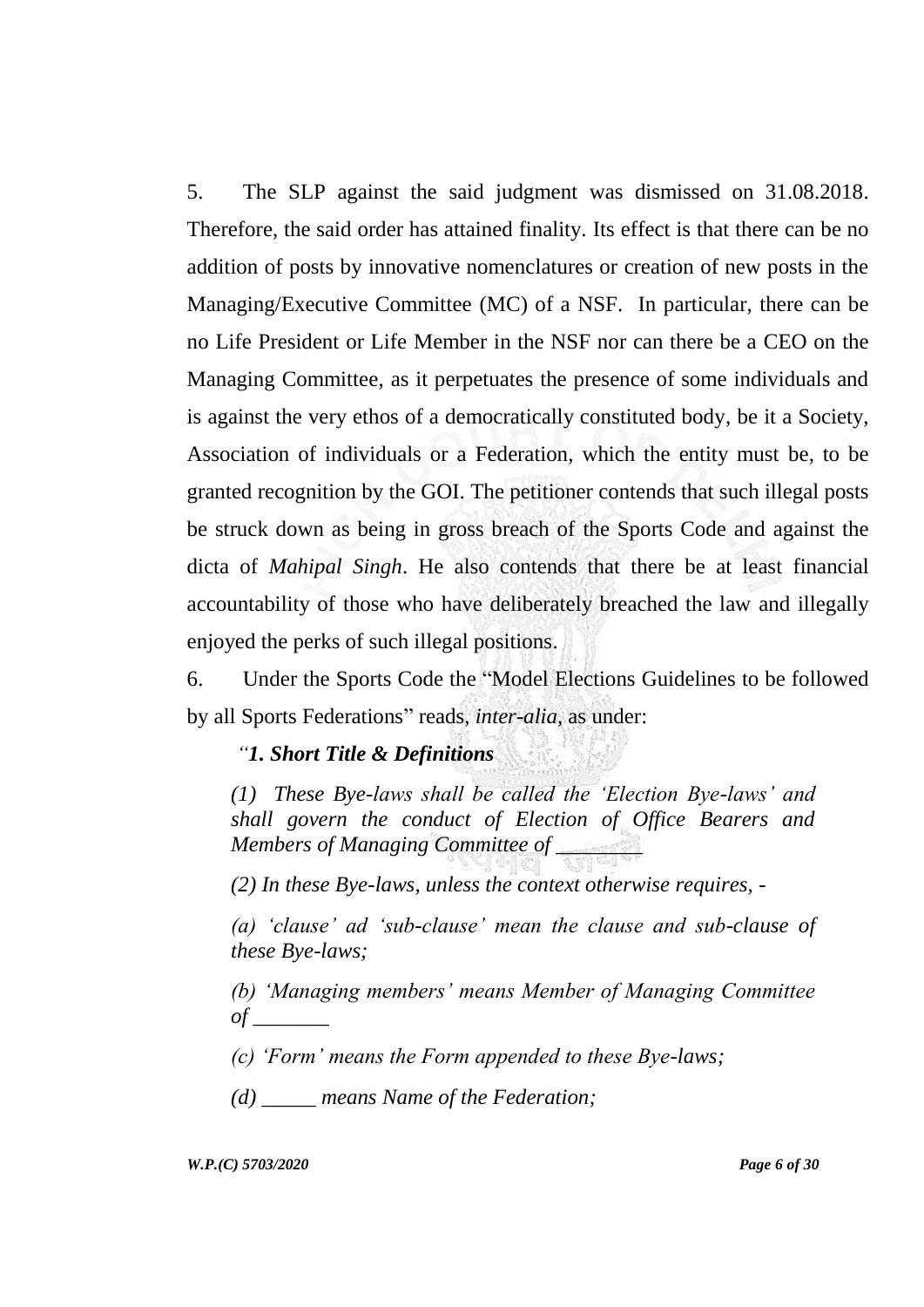*(e) "Post" includes the office of President, Secretary General, Treasurer, Vice President, Joint Secretary and Member of Managing Committee of \_\_\_\_\_.*

*(f) "Rule" means the rule of Rules and Regulations of \_\_\_\_\_\_\_.*

### *2. Managing Committee:*

*(1) The 7 (Seven) Officer Bearers (in addition to 5 executive members) shall be as follows:-*

*1. President 1 (one)*

*2. Vice-Presidents 2 (two)* 

*3. General Secretary 1 (One)*

*4. Treasurer 1 (One)*

*5. Joint Secretaries 2 (Two)*

*(Note the above number may be changed according to the Constitution of the concerned Federation)*

#### *3. Manner of Election:*

*(1) Office bearers and members of Managing Committee of \_\_\_\_\_ shall be elected by secret ballot.*

*(2) Election shall be held at the Annual General Council Meeting (AGM) in accordance with the procedure prescribed hereinafter, from amongst the representatives of the Permanent Member States/ Union Territories/ Boards/ Institutions.*

#### *4. Electoral College:*

*(1) Each Permanent Member State/ Union Territory duly affiliated by \_\_\_\_\_ (abbreviation of Federation) as its Permanent Member shall have two votes at the elections of the Office Bearers and Managing Committee Members.*

*(2) For the purposes of sub-clause(1), each Permanent Member State/ Union Territory shall be represented by two members authorized by the President or Secretary General/ Secretary of the affiliated Permanent Member State/ Union Territory; however, in*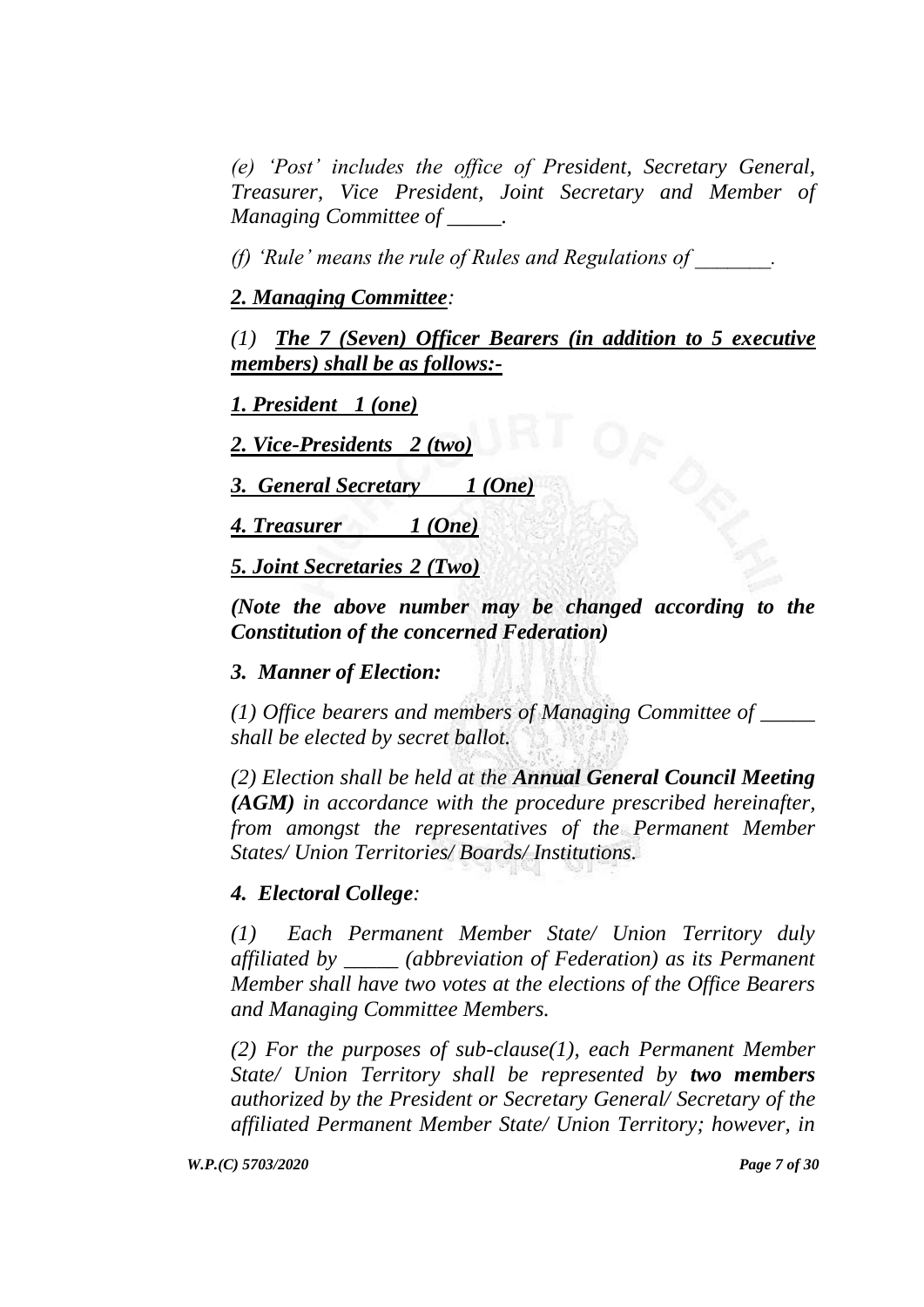*case President/ Secretary General/ Secretary nominates different person(s) authorized by the President shall be deemed to be the duly authorized person(s). Irrespective of the date.* 

7. The model nomination paper for election to a "Post" is prescribed as under:

# *NOMINATION PAPER FOR ELECTION*

*AS\_\_\_\_\_\_\_\_\_\_\_\_\_\_\_\_\_\_\_\_\_\_\_\_\_\_\_\_(NAME OF THE POST)*

*TO*

*(Name and address of returning officer) The Returning Officer for above Election* 

*\_\_\_\_\_\_\_\_\_\_\_\_\_\_\_\_\_\_\_\_\_\_\_\_\_\_\_\_\_\_\_*

\_\_\_\_\_\_\_\_\_\_\_\_\_\_\_\_\_\_\_\_\_\_\_\_\_\_\_\_\_\_\_

*We nominate*

*Shri/Smt./Ms.* 

*\_\_\_\_\_\_\_\_\_\_\_\_\_\_\_\_\_\_\_\_\_(name and address), whose name is entered at SI.No.\_\_\_\_\_\_ in the Electoral College list for the above mentioned post.* 

*\_\_\_\_\_\_\_\_\_\_\_\_\_\_\_\_\_\_\_\_\_\_\_\_\_\_\_\_\_\_\_\_\_\_\_\_\_\_\_\_\_\_\_\_\_\_\_\_\_\_\_\_\_*

*2. Our particulars are given below:-*

|          | Name of Name of Member SI. No. in the Sign.<br>candidate State/Union electoral<br>Territory/Board/Institute college list |  |
|----------|--------------------------------------------------------------------------------------------------------------------------|--|
| Proposer |                                                                                                                          |  |
| Seconder |                                                                                                                          |  |

*I, the candidate above named, do hereby give my assent to my nomination for the above post.*

*Name of the Candidate\_\_\_\_\_\_\_\_\_\_\_\_\_\_\_\_\_\_\_\_\_\_*

*Name of Member State/Union Territory/ Board/ Institution*

*W.P.(C) 5703/2020 Page 8 of 30*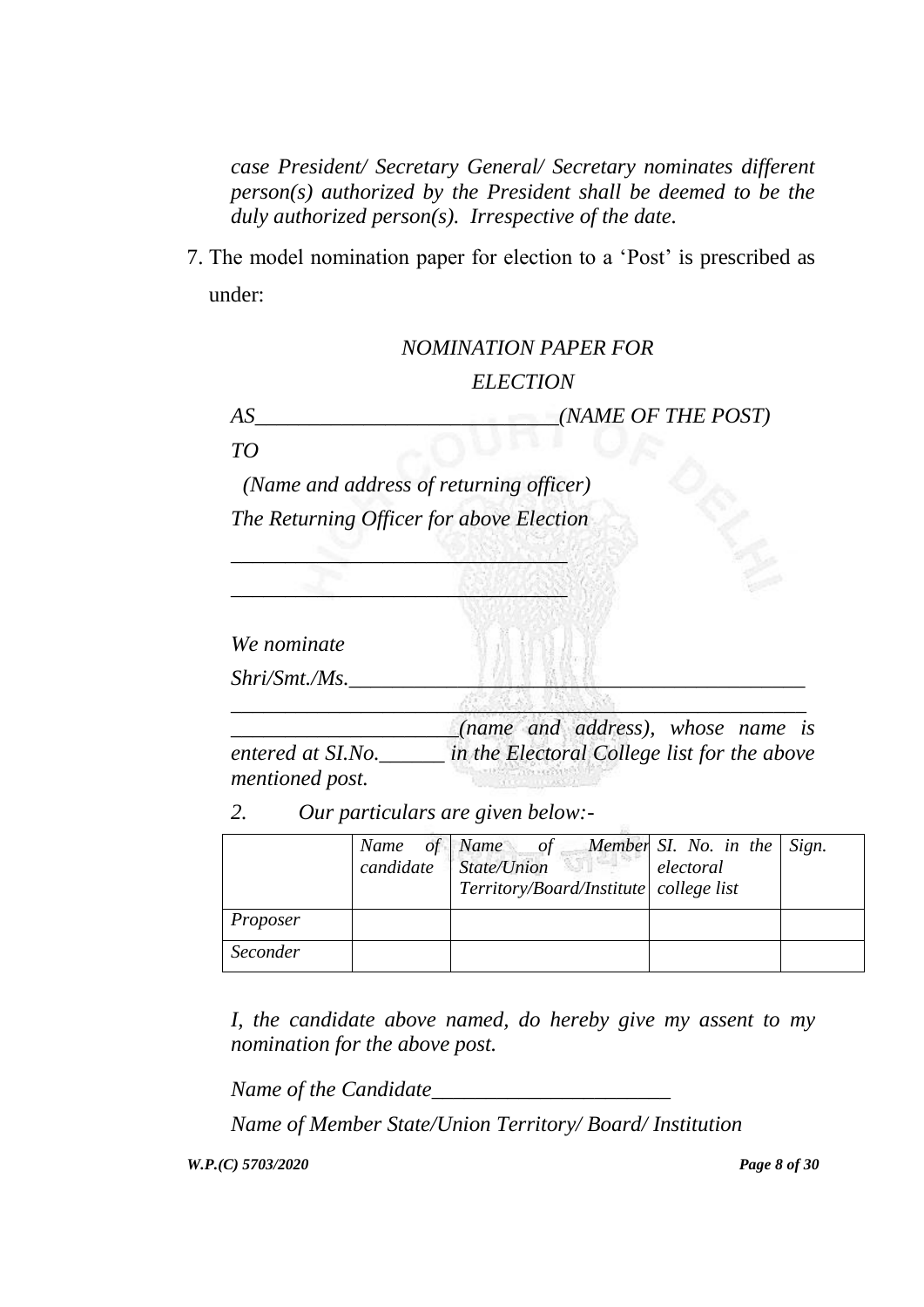*Sl. No. In the electoral College list\_\_\_\_\_\_\_\_\_\_\_\_\_\_\_\_\_\_\_\_\_\_\_ Signature Place: Date:‖" …."*

8. Clause 2 of the Model Election Guidelines stipulates that there would be seven posts/office bearers and five Executive Members in the Managing Committee; elections to the same are to be held at the NSF"s Annual General Meeting (AGM) [clause 3(2)].

9. It is evident from the Model Nomination Paper that for the post of office bearers candidates are required to be from one or the other Member State, Union Territory, Board or Institution, figuring in the Electoral College list.

Stand of Government of India (GOI):

10. Mr. Sachin Datta, the learned Senior Advocate for the Union of India, upon instructions, agrees with the said contentions. However, he says that the GOI"s letter dated 24.11.2020 should not be construed to mean that the Government has permitted the position of Life Member, Life President and CEO. The said letter addressed to the President of Hockey India reads *interalia* as under:

" *No. 32-02/2020-SP-III Government of India Ministry of Youth Affairs & Sports Department of Sports*

 *…..*

*Shastri Bhawan, New Delhi 24th November 2020*

*To,*

*W.P.(C) 5703/2020 Page 9 of 30*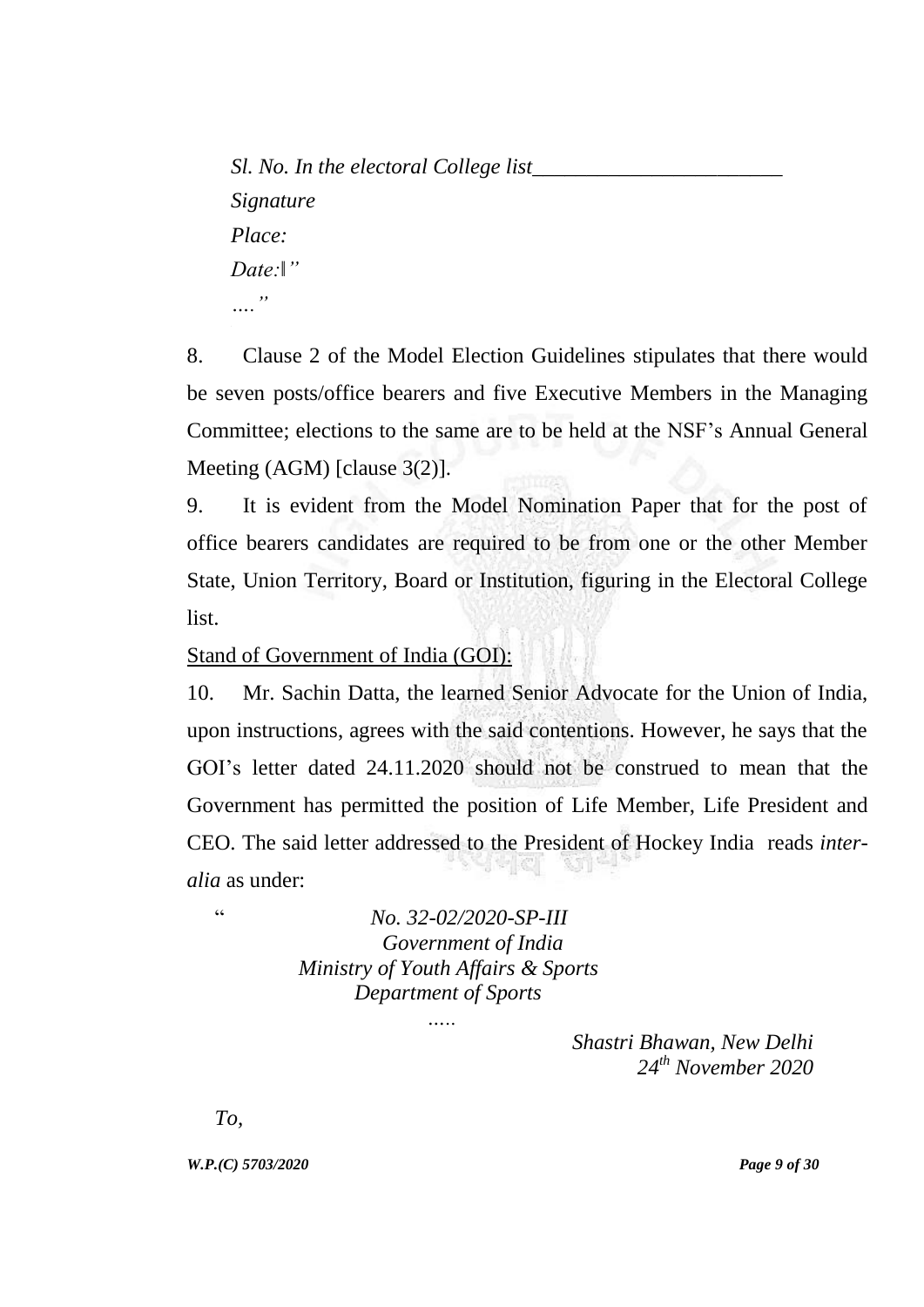*President, Hockey India, B1/E4, Ground Floor, Mohan Cooperative Industrial Estate Mathura Road, New Delhi – 110044*

*Subject: Holding of Honorary Posts in Hockey India to enable members to contest for posts in the International Federation*

*Sir,*

*I am directed to refer to Hockey India"s letter No. HI/MYAS/2020/11/04 dated 17.11.2020 on the above subject and to acknowledge the receipt of proposed amendments in Hockey India"s constitution. Comments of the Ministry on the said proposed amendments in Hockey India"s constitution will be conveyed in due course of time.*

*2. As regards the honorary post of Life Member, it is informed that as there is no specific mention in the National Sports Development Code 2011 for the post of honorary life member, it is for the respective National Sports Federation to take a view for having life members without voting rights in their Executive Body as well as General Body.*

*3. This issues with the approval of the competent authority.*

*Yours faithfully.*

<sup>ल</sup>िएकोल साम<sup>ही</sup> *Sd/- (S.P.S. Tomar) Deputy Secretary to the Government of India*"

11. Comments, if any, of the Government of India to the proposed amendments to the Hockey India's Articles of Association/constitution are not on record. However, the suggestions of the Government have been implemented, inasmuch as voting rights of the Life President, Life Member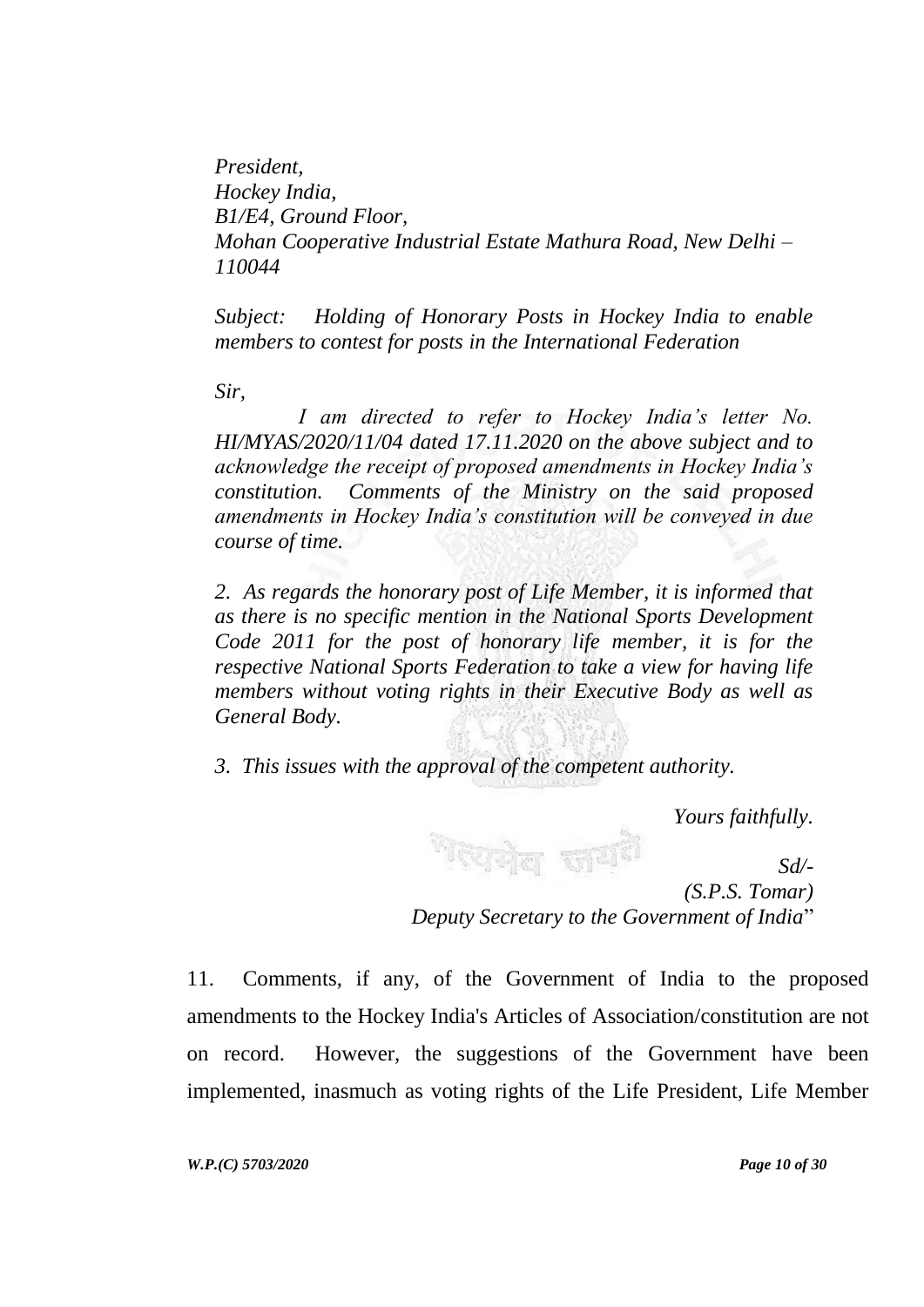and CEO have been taken away. Nevertheless, the supernumerary and illegal posts of Life President, Life Members and CEO do exist in the constitution of R-2, which is not envisaged under the Sports Code as held in *Mahipal Singh (supra).* 

12. A NSF is envisaged as a dynamic body, its management vests in members of a Managing Committee elected through a valid election process. The objective of such election is to provide due representation to the best talent, resource and skill available. In each Managing Committee, sportspersons need to have a representation of at least 25% as mandated in the Sports Code. Therefore, conceptually there is no scope for a permanent position for any individual in a NSF. Hockey is an Olympic sport. It is also categorized as a "priority sport" in India. The spirit of Olympism needs to be respected. Olympism promotes space for growth and recognition of the best talent in each human generation, so that the individual and the society progresses from strength to strength, as aspired in the Olympic motto *'Citius - Altius - Fortius'*: Faster - Higher - Stronger. It is, therefore, vital that the meritorious and experienced players in the sport concerned and familiar with its needs, be accorded an opportunity to contribute their time, skill and expertise in the management of the NSF for advancement of the sport in India.

13. The court is informed that apropos similar innovative and illegal posts having been created by Indian Amateur Boxing Federation ("IABF"), the Government had unambiguously conveyed to IABF that there could be no breach of the Sports Code. Indeed, by order dated 07.12.2012 recognition of IABF was suspended. It was put on notice for de-recognition. A copy of the said order has been shared between the counsel. It reads as under:

*W.P.(C) 5703/2020 Page 11 of 30*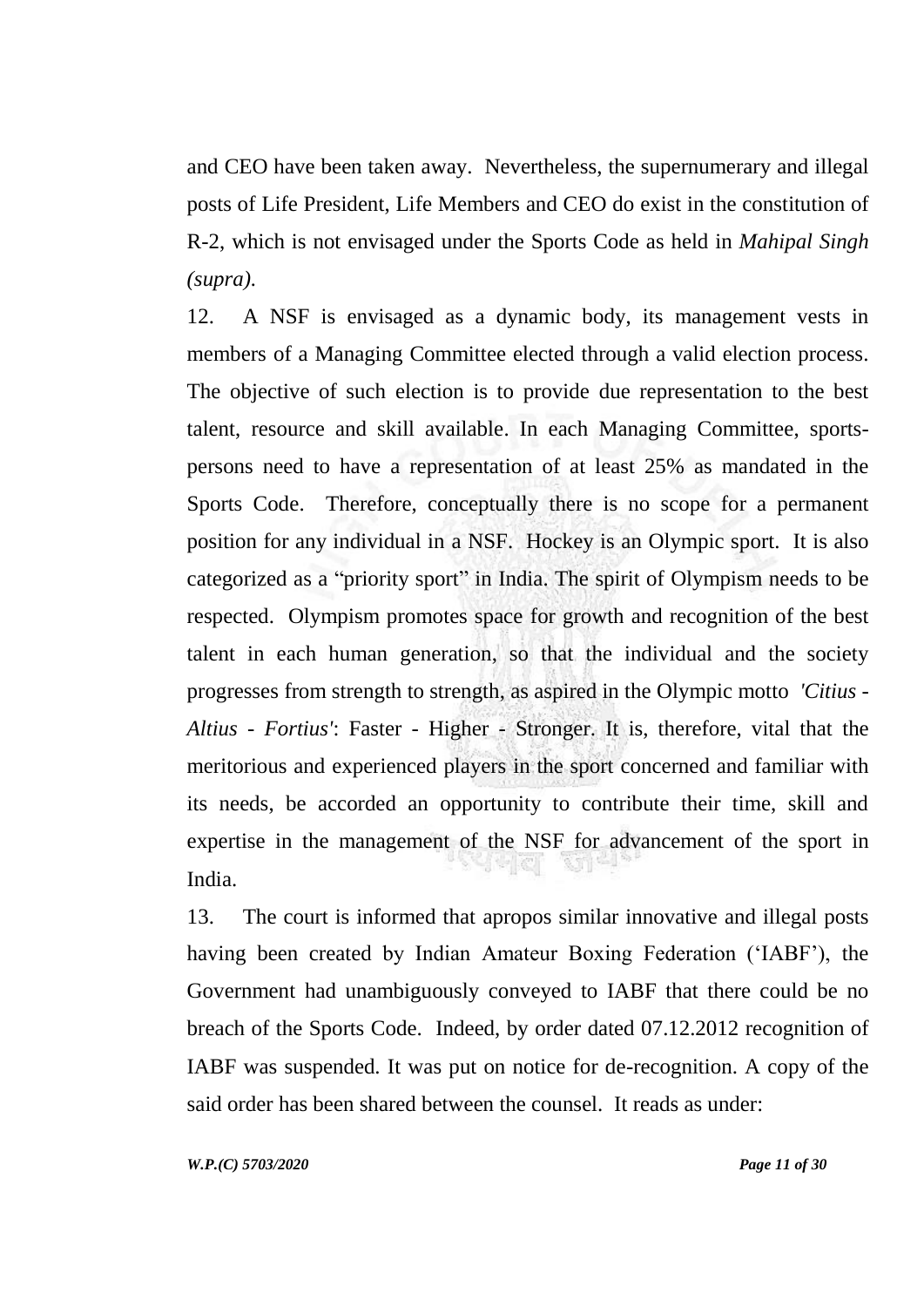#### *BY SPEED POST*

## *No. 19-10/2010-SP.III Government of India Ministry of Youth Affairs & Sports (Department of Sports) (Department of Sports)*

*New Delhi, the 7th December, 2012*

*The Secretary General, Indian Amateur Boxing Federation, Room No. 2 &#, 2nd Floor, NDMC Building Palika Place, Punchkuian Road, New Delhi - 110001*

*Subject: Annual General Meeting of Indian Amateur Boxing Federation held at Patiala on 23rd September, 2012 and holding of election of Office Bearers therein - reg.*

*Sir,*

*I am directed to refer to your letter No. IABF/AGM/2012- 13/0520 dated 19th November, 2012 on the subject mentioned above. While examining the reply of the IABF, the following have been noticed:*

*that the time period between the finalization of the electoral roll and the filing of nomination was very short. Since the candidates had to file their nominations in person, it was discriminatory particularly against the candidates from far flung areas.*

*the proposal to amend the constitution in order to create a post of Chairman and to permit office bearers of the IABF to be office bearers of other NSFs were against the principles of good governance and the National Sports Development Code of India, 2011;*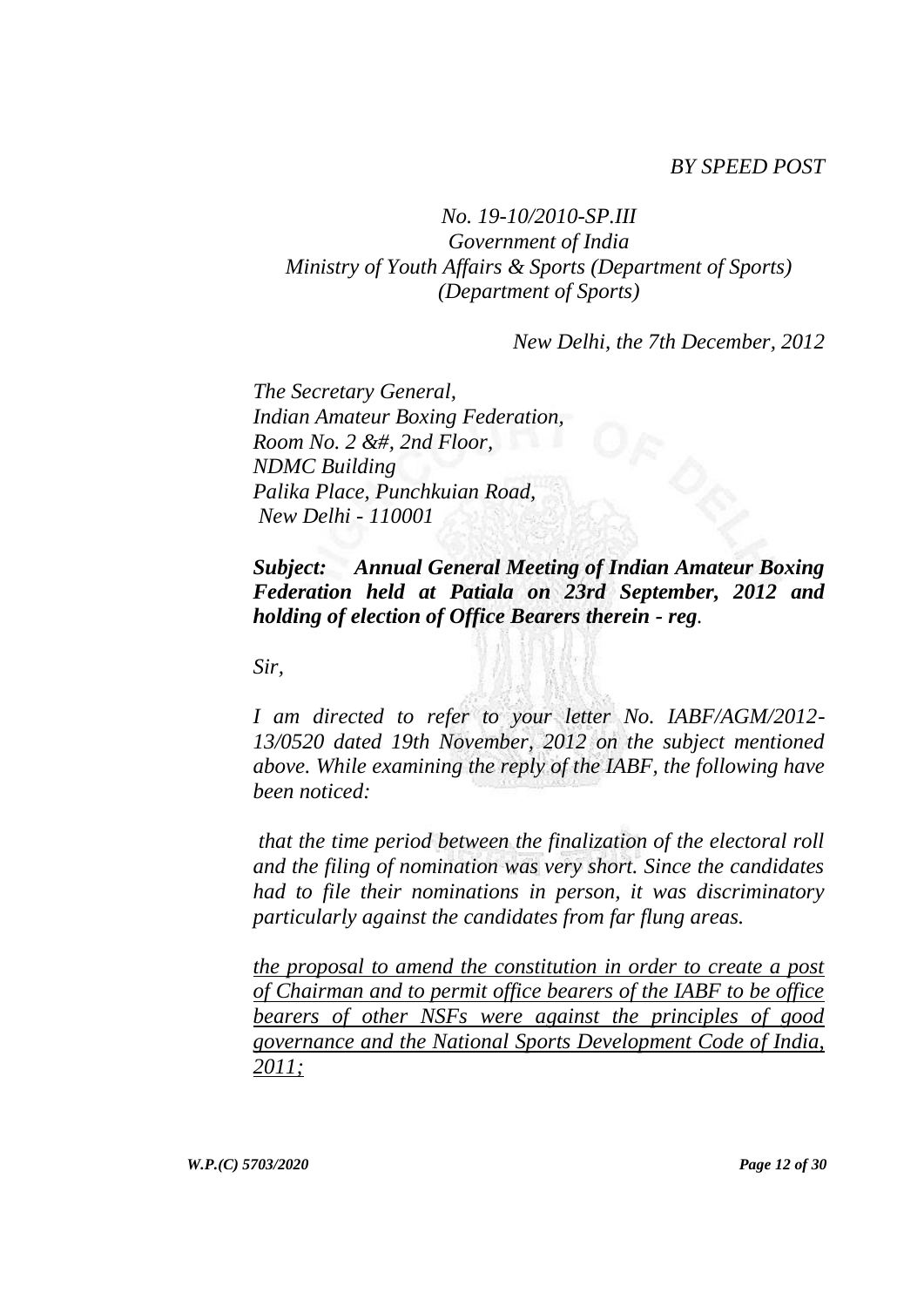*The decision of the Returning Officer to call for nominations from the floor of the House was completely illegal for the following reasons:*

*(a) No evidence has been produced that indicates that the officials list (Electoral College) was widely publicized. In any case the time between the publication of the Electoral College and the date of nomination is so short, that general publicity, except through the website of the IABF would be impossible. This also means that persons in the electoral list, without access to the internet, would have had no knowledge about the Electoral College.*

*(b) There is no provision in any rule which allows nominations from the floor of the House. The Returning Officer completely erred in accepting the nominations after the last date of filing of nominations and even after the last date for withdrawal.*

*2. It is, therefore, clear that the elections violated the Sports Code Guidelines, the Constitution of the IABF itself and the manner in which they were held violated the basic principles of Natural justice.*

*3. The IABF is therefore, advised to annul the election held at Patiala on 23rd September, 2012 with immediate effect and to hold fresh elections for all the elective posts under an independent Returning Officer in compliance with the National Sports Development Code of India, 2011 and declare the results of the same afresh. While issuing the Notice, it may be ensured that there is sufficient time between finalization and circulation of the Electoral College and last date of filing of nominations so that all eligible and willing persons could file their nominations.*

*4. The recognition granted earlier to the IABF is hereby suspended. The IABF is requested to communicate its decision regarding holding of fresh elections within 15 days of receipt of this letter, failing which the Government may derecognize the IABF without any further notice.*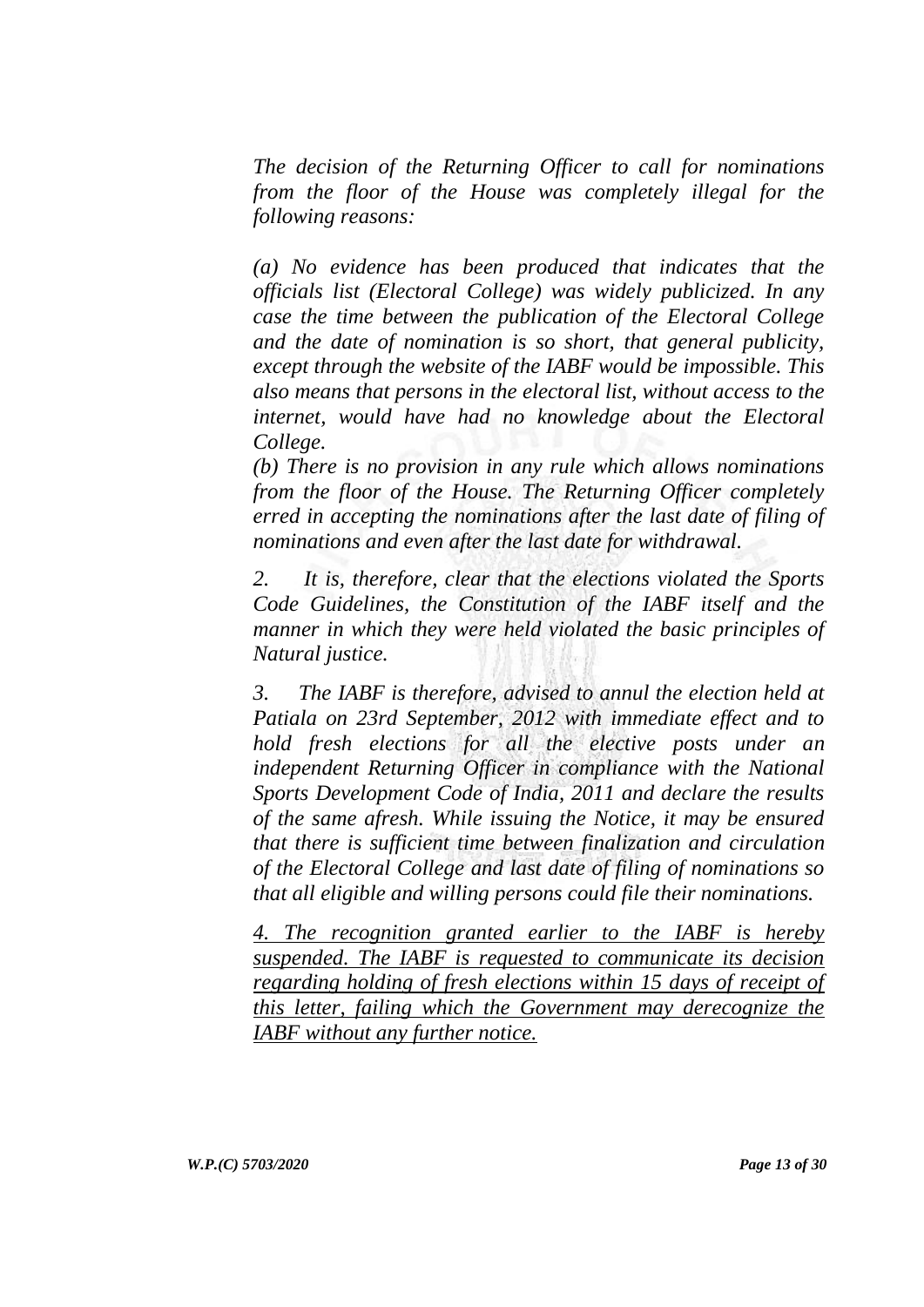*5. A copy of the Notice to be issued for holding the fresh election alongwith the name of Returning Officer be also sent to the Ministry well in advance.*

*6. The Federation is also requested to specify tenure and terms and conditions for the post of Chairman created by the federation during the AGM held on 23rd September, 2012. It should also be specified in their Constitution that the person holding the post of Chairman will not form a part of the Electoral College in any future election.*

*Yours faithfully,*

*(Onkar Kedia) Joint Secretary to the Government of India."* 

*(Emphasis Supplied)*.

14. Also by its letter dated 16.03.2020, the Government had cautioned the All India Tennis Association that the position of Life President and Life Vice-President is unnecessary and is contrary to the dicta of this court in *Mahipal Singh (supra)* and is against the Sports Code. Therefore, the said NSF was directed to amend its bye-laws within six weeks from the said date. There was compliance. The letter to the AITA was regarding creation of post of Life President and such similar posts in contravention to the Sports Code. What is to be seen from the above is that *Mahipal Singh (supra)* prohibits creation of posts or additional nomenclature being given to any executive body or in the General Body of NSF, which is beyond the Model Elections Guidelines.

15. Apropos the Archery Association of India (NSF for Archery), the Supreme Court has by order dated 01.05.2019 in *Maharashtra Archery Association vs. Rahul Mehra and Ors. (2019) 18 SCC 287* held, *inter alia,* as under:

*W.P.(C) 5703/2020 Page 14 of 30*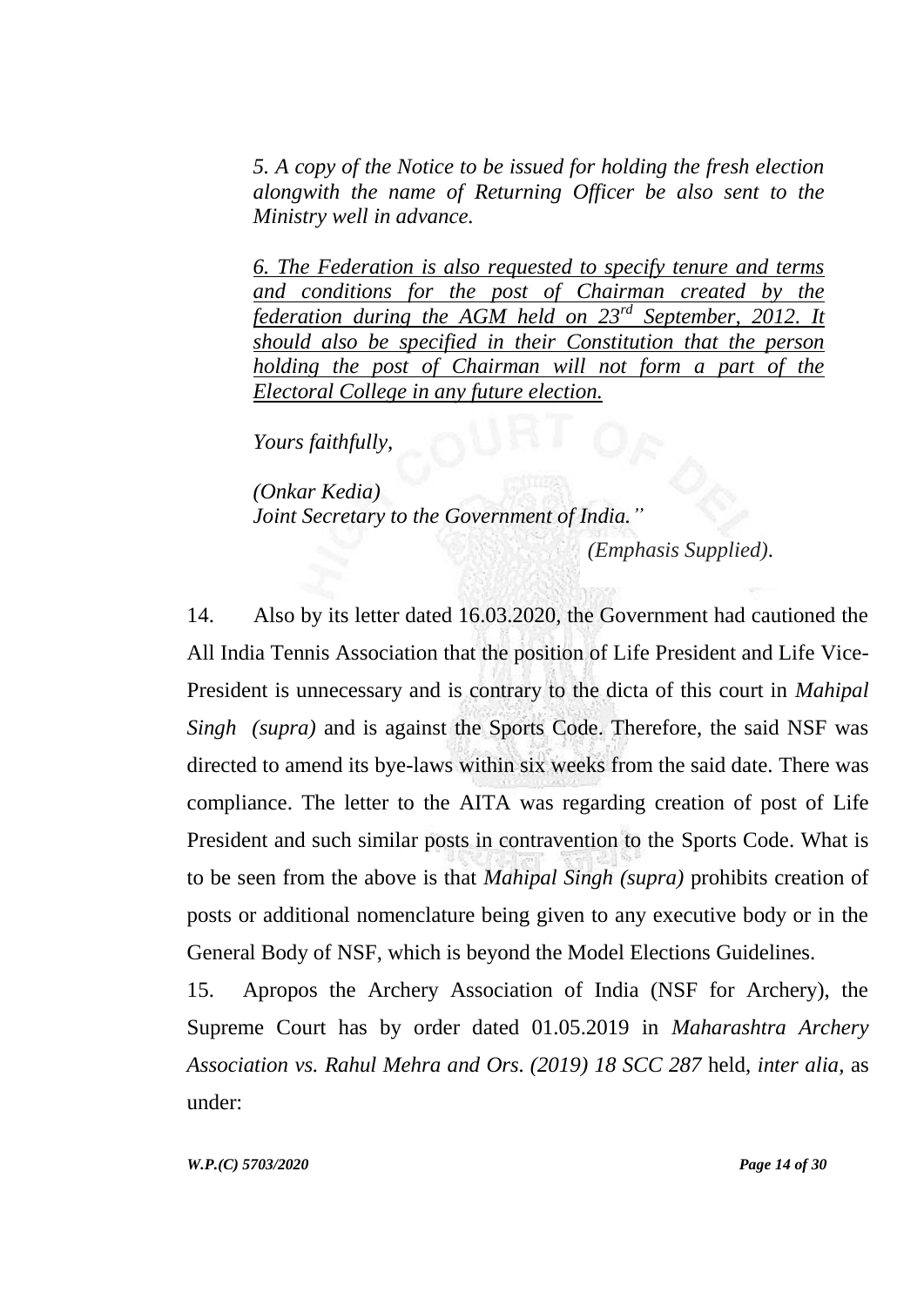*" 21. We make it clear that the High Court may also consider the stand taken by the appellant(s) and Union of India that the decision of this Court in Board of Control for Cricket (supra) will be of no avail to the present case, because the National Sports Code takes within its fold fifty-two disciplines of sports and Cricket is not one of the scheduled sports. In other words, the dispensation to be followed must be in conformity with the National Sports Code in so far as AAI is concerned. We keep this issue open to be considered at the appropriate stage."*

*(emphasis supplied)*

16. In effect, till such time that a sports body structures itself according to the Sports Code and adheres to its stipulates, it will not be granted recognition by the Central Government. In the circumstances, it would be in the fitness of things that Hockey India put its house in order lest the Central Government shall suspend its recognition and not grant any benefits to it, as has been directed in W.P. (C) 2310/2012 titled *Indian Olympic Association vs. Union of India* (2012 DLT 389) which is reproduced hereunder: -

*"….86. For the foregoing reasons, it is held that the petitioners" contentions are rejected. The Court reiterates its conclusions that international sports and regulation of NSFs, and IOA, in respect of the matters which are the subject of these proceedings, falls within Entry 97 of the First List to the Seventh Schedule to the Constitution of India. The Central Government can insist upon adherence to these provisions, without the aid of legislation. It is also held that the Sports Code does not violate the freedom under Article 19(1)(c) of the Constitution. Neither are its provisions arbitrary. The tenure restrictions impugned in this case can and are insisted upon as a part of the public interest in efficient and fair administration of such NSFs. This Court also specifically notes the letter/notice dated 20.09.1975, which forms part of the Sports Code, as modified by the later letter of 01.05.2010, to the following extent*:

*"i. The President of any recognized National Sports Federation,*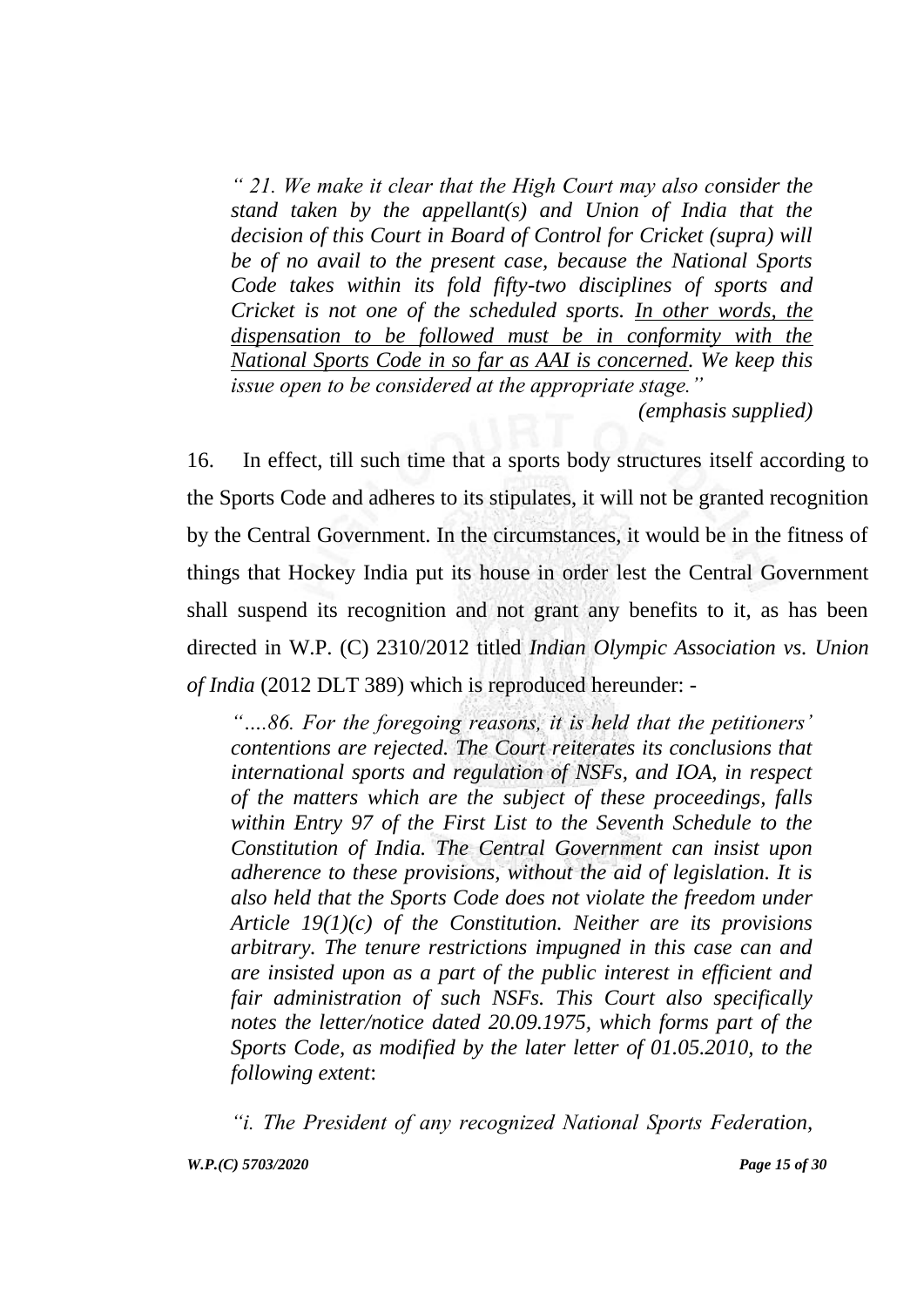*including the Indian Olympic Association can hold the office for a maximum period of twelve years with or without break:* 

*ii. The Secretary (or by whatever other designation such as Secretary General or General Secretary by which he is referred to) and the Treasurer of any recognized National Sports Federation, including the Indian Olympic Association, may serve a maximum of two successive terms of four years each after which a minimum 'Cooling off period of four years will apply to seek fresh election to either post.*

*iii. The President, the Secretary and the Treasurer of any recognized National Sports Federation, including the Indian Olympic Association, shall cease to hold that post on attaining the age of 70 years.*

*iv. The other provisions in respect of the tenure limit as contained in the letter of 1975 mentioned above shall remain as it is.* 

*v. The above dispensation will come into operation with immediate effect."*

*This regulation (subject to any subsequent amendments) should, till appropriate legislation is framed by Parliament, bind the parties and all NSFs as a condition for recognition, aid and crucially, for the use of the term "India" by any team in International Olympic sporting event." ...*

ग्यमेव जय

#### Petitioner"s Arguments

17. Mr. Vanshdeep Dalmia, the learned counsel for the petitioner submits that all NSFs will have to be treated alike. He contends that, that which is not permitted directly, cannot be introduced indirectly and illegally, yet this is what has been done by Hockey India. It is a brazen endeavour to make permanent positions for persons, who may have political, administrative or social influence over other members of the NSF, thereby, leading to the lop-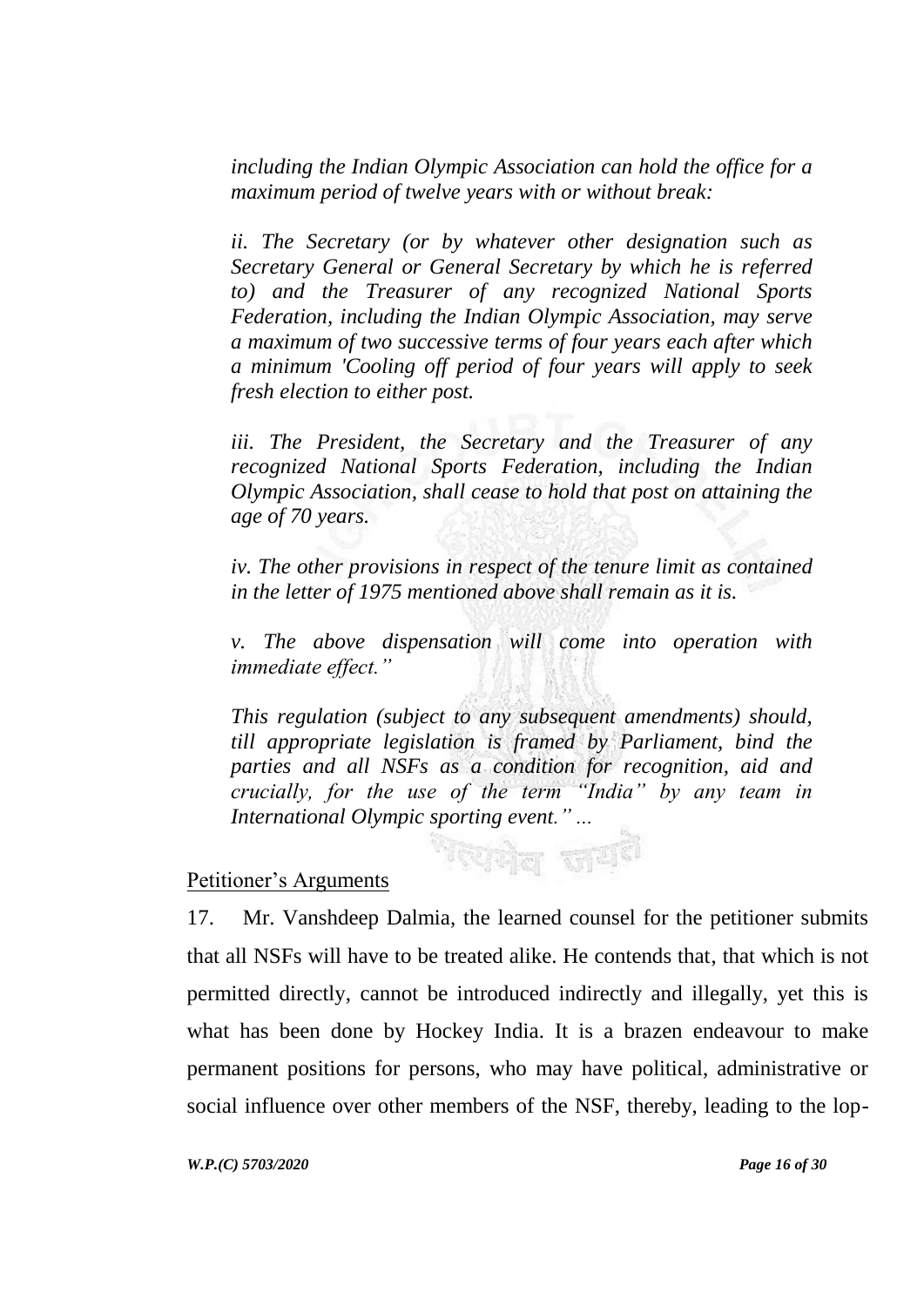sided and monopolistic administration of the sports body. He further submits that the mere presence of such individuals even in non-voting capacity, asserts influence in the subsequent management of the NSF and in the fair and independent decision-making process and is undaunted voting process during its General Body Meetings, etc.

18. Insofar as the Sports Code does not provide for any Life Member, Life President or CEO in the MC of NSF, vesting authority in such 'Posts' to run the affairs and/or to have any sway in the management of a NSF is impermissible. If such supernumerary positions are created or such persons are granted the powers of the MC, the Government of India will be bound not to recognize the said NSF. It is desirable that there be consistency and predictability in the management and administrative structure of a NSF, as it will aid in good governance by bringing about uniformity, discipline and transparency in the administration of the sports bodies.

19. Insofar as the Government has taken a view with respect to IABF, the same view would be applicable to all NSFs, including Hockey India. It could have been clearly conveyed to R-2 in the letter dated 24.11.2020 that the position of Life Member, Life President and CEO, with the voting rights on the Managing/Executive Body of Hockey India, was impermissible, and that the same should have been discontinued promptly. R-2 should have been put to notice of suspension due to non-adherence to the Sports Code. Instead, of leaving it to the NSF to take a call in the matter, strict implementation of the rules and mandate of the Sports Code was warranted, lest it lend to a perception of indulgence or cause confusion.

20. However, for legitimate management of R-2, some immediate remedial measures need to be set in motion without the loss of recognition by GOI.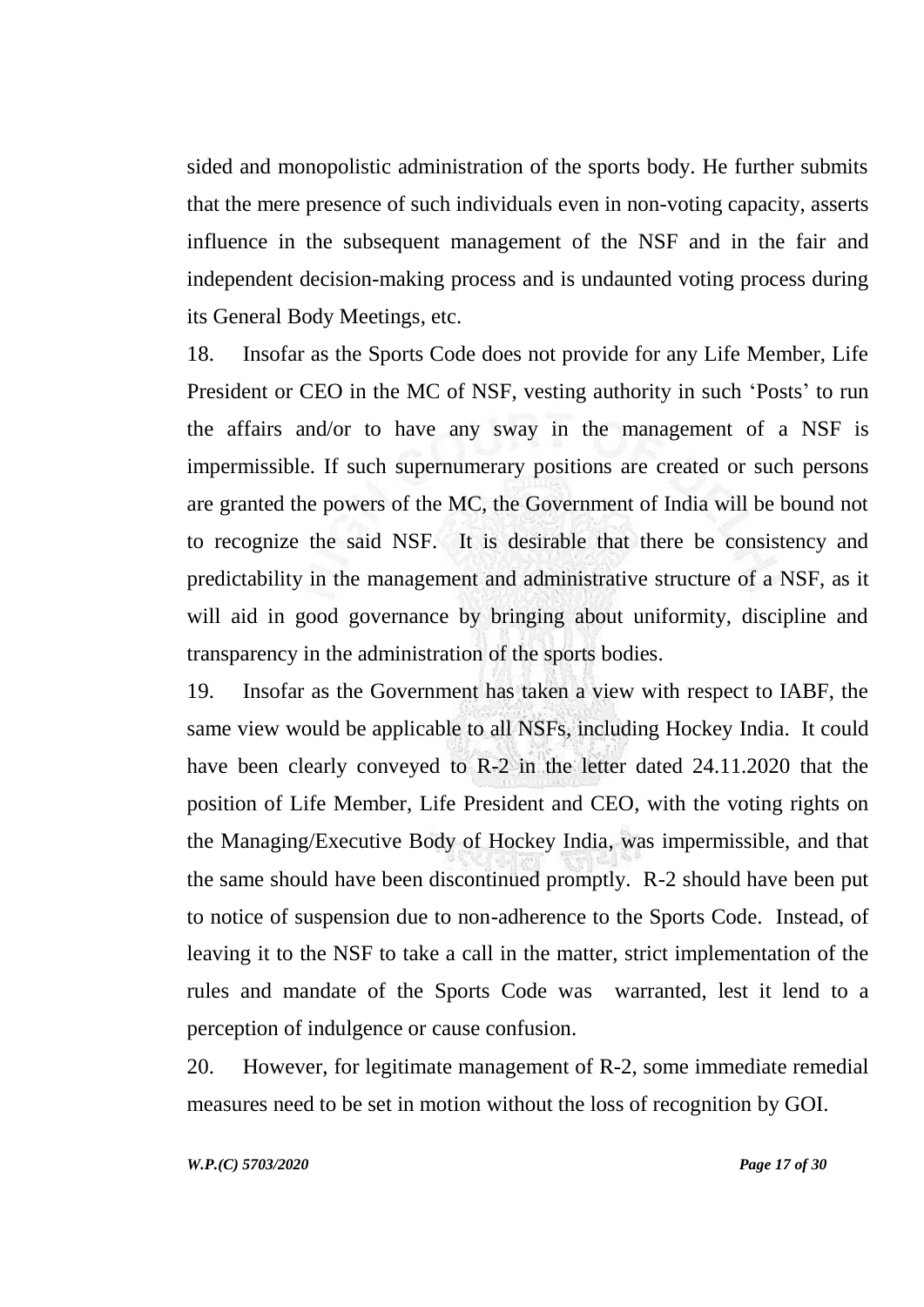Contention on behalf of R-2 and R-3 viz Hockey India and its "Life Member" 21. The contention of Hockey India is that the Sports Code itself contemplates professionalization of management of sports bodies under the following clause:

*" 1.4.9 Professionalisation of management*

*One of the acute problems being faced by many national federations is the lack of professional skills to plan and implement detailed programmes for the long term development of sports. Most office bearers worldwide are in honorary capacity and find it difficult to manage the complex workings of large Federations without taking outside professional skill. Appointment of professionals in such a scenario does not in any way diminish the status or responsibility of federation executives.*

*Planning in this area should address issues such as appointments of staff to handle administration and finance. It should also include professional development programmes setting up of administrative procedures, improved communication and meeting procedures and committee structures."* 

22. Ms. Shyel Trehan, the learned counsel for R-3 submits, that it is in furtherance of professionalization and good governance of sports management, that a CEO was appointed by Hockey India. The court is of the view that, there can be no dispute that professional management of NSFs could only be for the benefit of the sport and sports-persons. Therefore, appointment of CEOs and such other managers cannot be questioned. However, an illegality manifests when such CEOs or managers form a part of the Executive Body and/or are given a voting right in a NSF. A CEO or other manager is at best an employee or a consultant and would have to follow the directions and the targets set by the sports body. It is of some comfort though

*W.P.(C) 5703/2020 Page 18 of 30*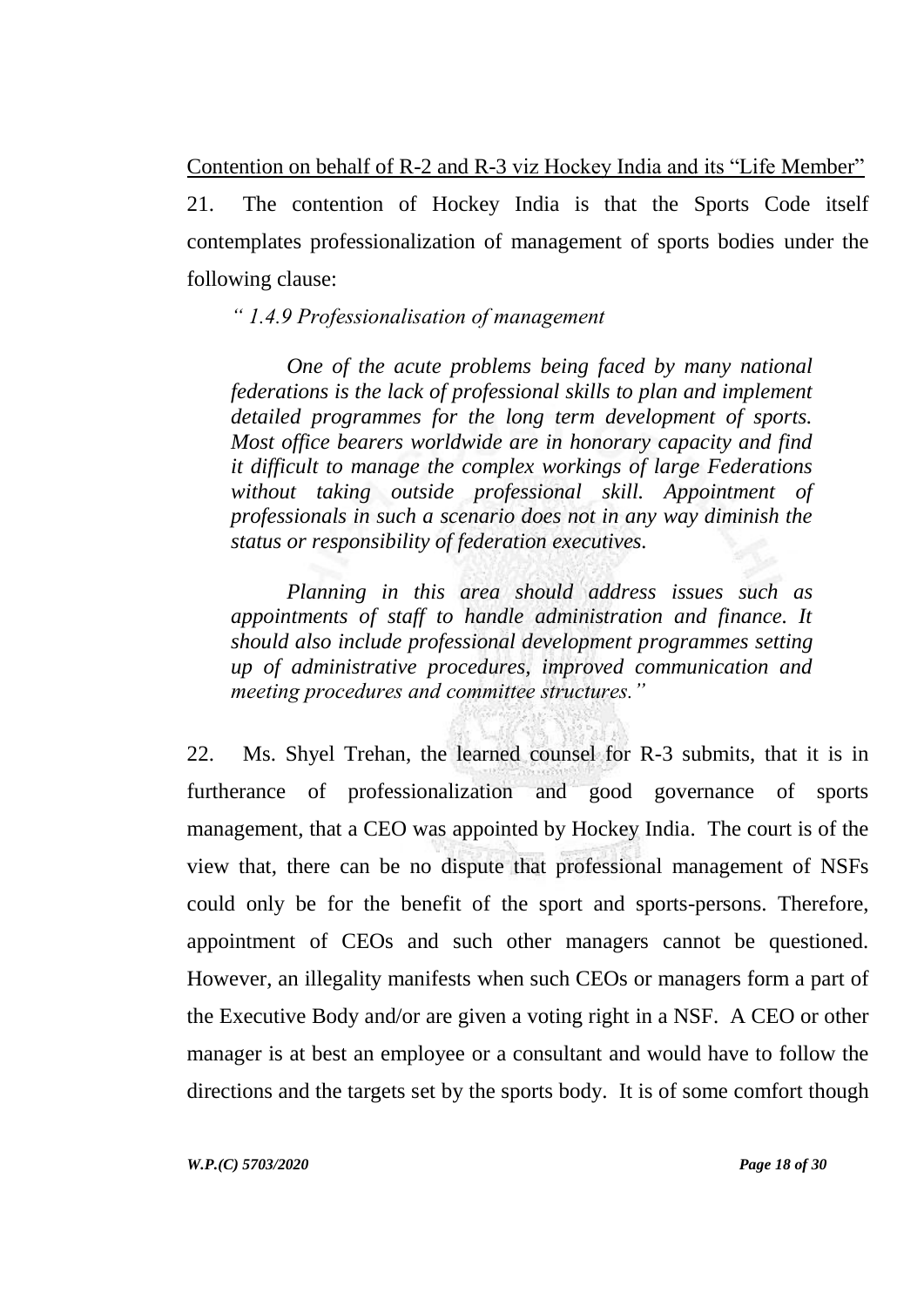that with passage of time, Hockey India has reconsidered its position and ensured that no voting rights vest in the Life President, Life Members or CEO. Hockey India Federation defines the role of CEO as under:

*" 5.13 CEO*

*The CEO will have all the powers of the Secretary General, will be Member of the Executive Board with voting rights and will exercise these powers under the guidance and control of Secretary General. The CEO in case of unavailability of the President will also have the powers given to President under 5.4.5. Any such orders made by the CEO must subsequently be confirmed by the Working Board/Executive Board or Congress as the case may be."* 

23. There cannot be two posts with the same executive/management powers. The Secretary General is a prescribed /permitted "Post" whereas the CEO with voting powers in the Managing Committee, is not. The CEO cannot have the powers of the President or the Secretary General of the NSF. Therefore, the lavishly but erringly vested powers in the CEO, will have to go. It is so ordered. The CEO can at best be an employee or consultant on contractual basis.

24. Mr. Rajiv Nayar, the learned Senior Advocate for R-2 refers to the provision for CEO in the management body of International Hockey Federation (FIH), the relevant FIH provision reads, *inter alia*, as under:

*" 8.2. The CEO*

*(a) The Executive Board may appoint a CEO on such terms and conditions as to remuneration, period of employment (and termination thereof) and duties as the Executive Board deems fit.*

*(b) The CEO shall be a member of the Executive Board. He shall be responsible for managing the staff and the day-to-day operations of the FIH, for administering its affairs, and for*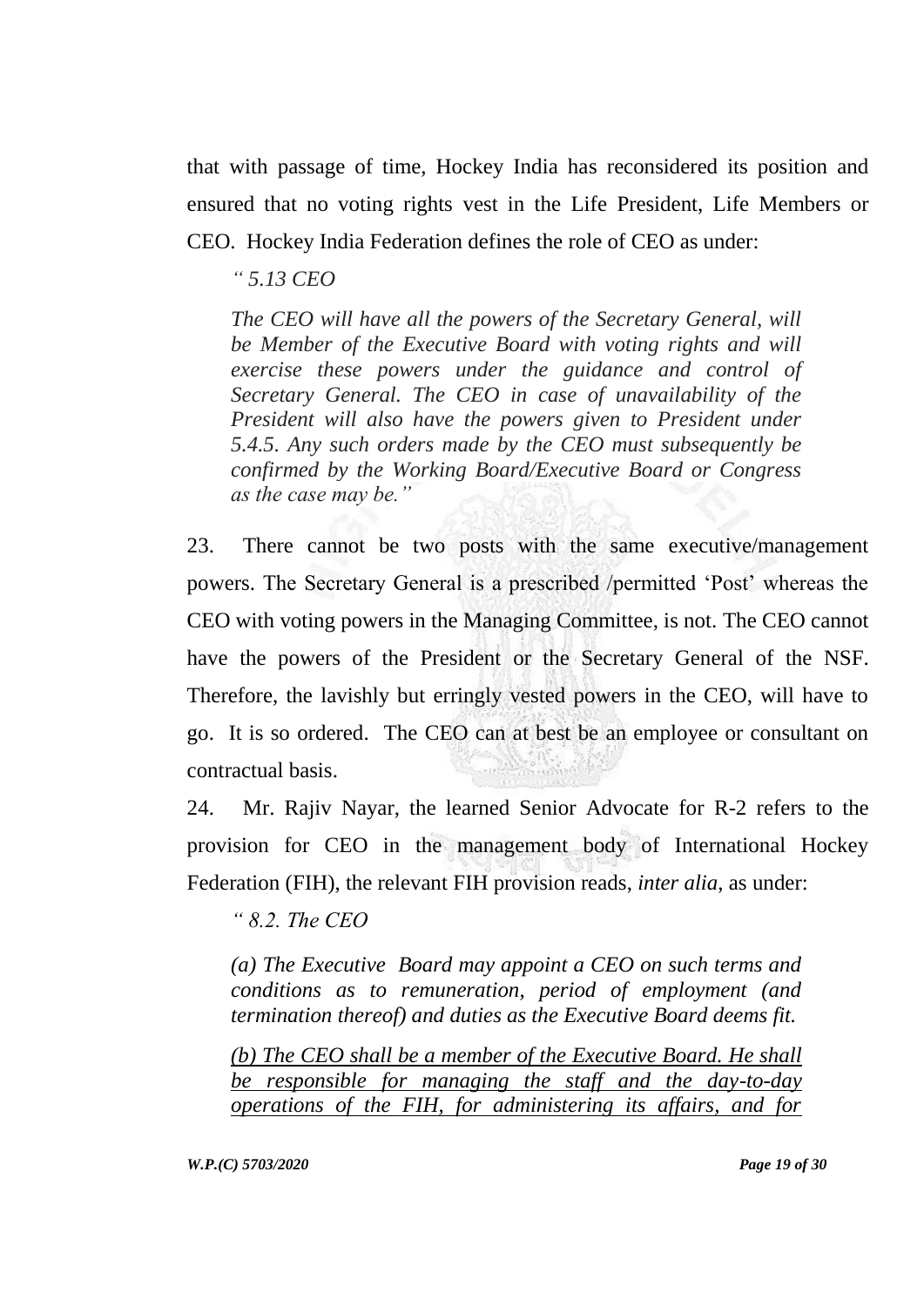## *implementing the decisions and policies of Congress and the Executive Board."*

(emphasis supplied)

25. It is to be noted that the said structure is specific to the Federation of International Hockey. It need not necessarily be adopted by Hockey India. The only rules a NSF needs to follow are contained in the Sports Code and as interpreted by the courts. A NSF is not answerable to an international body. Its legitimacy emanates from the recognition it receives from the Government of India. The rules set in India for such recognition have to be followed. As noted hereinabove, the GOI has already stated that the addition of posts beyond what has been laid down in the Sports Code (Model Election Guidelines) is an impermissible innovation, which will render the NSFs' recognition liable to suspension and in the case of adamant recalcitrance lead to its de-recognition. That being the position, a CEO cannot be a Member of the Executive Body nor can the powers of Secretary General or President be vested in such Post. It will be open to a NSF to employ specialists and managers for the augmentation of the objectives of the NSF but without the said individual being a part of the Executive Body or having any voting right in the management of the said NSF. **WEIG** 

26. The court is informed that, on an average, the Government spends approximately Rs.30-35 crores annually on hockey sporting activities under the aegis of Hockey India. However, the unaccounted benefits with respect to Government stadia and other infrastructure as well as concessions given towards Railways, air travel and sports equipment, which if computed, would run into a much larger financial figure. Should a NSF fall foul of the Sports Code, it would have no right to retain its recognition with the Government of

*W.P.(C) 5703/2020 Page 20 of 30*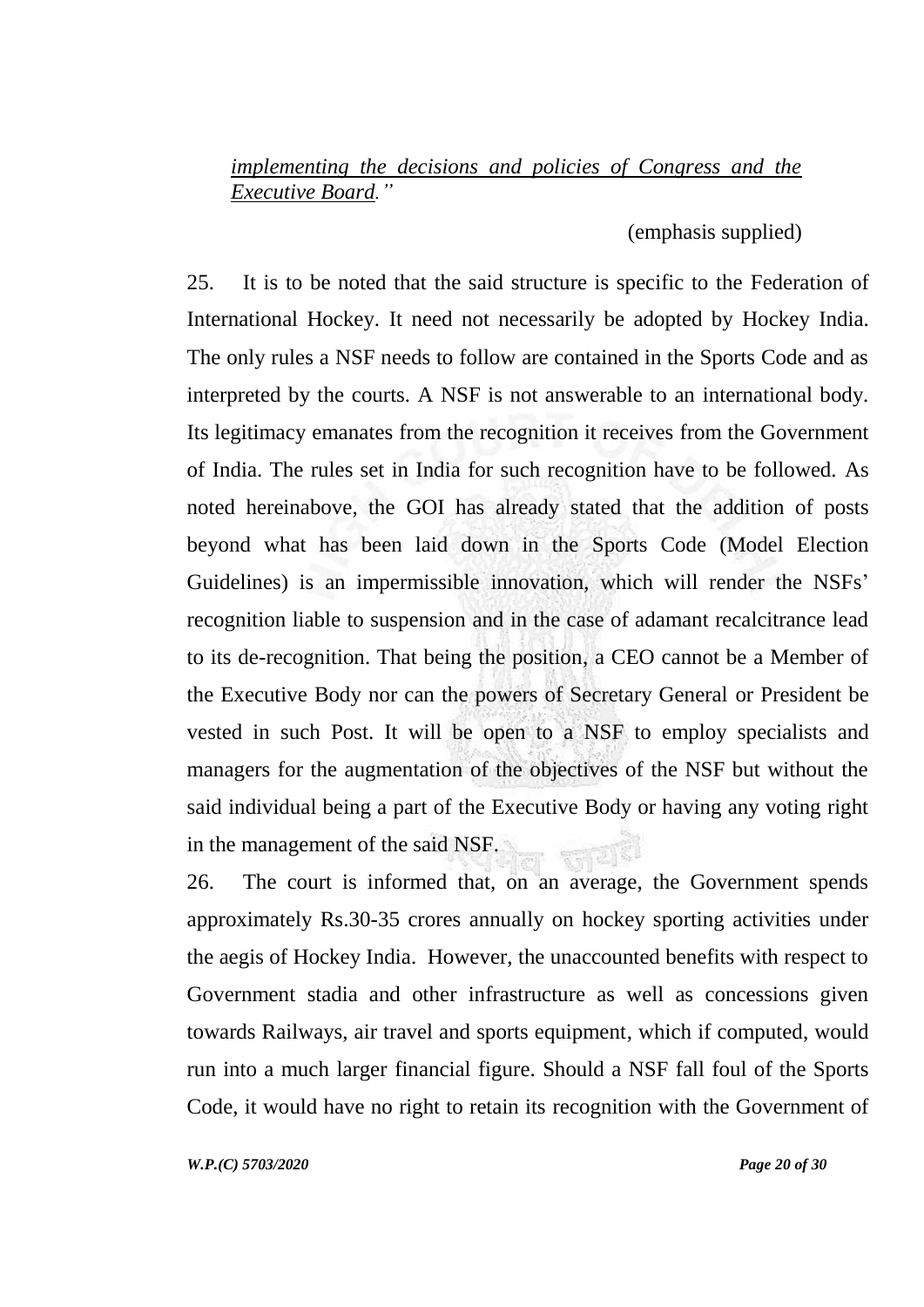India and the Government is bound to either suspend the recognition for nonadherence with the Sports Code or to de-recognize the said NSF**.** The learned counsel for the petitioner says that it may well be considered that NSFs have an officer in the scheme of their managements, from the office of the Comptroller and Auditor General ("CAG"), to oversee the accounts of the NSF at all levels. Let this be considered by the GOI.

27. The Court is informed that Government of India has unambiguously stated its position in its affidavit dated 03.10.2012 in W.P. (Civil) No. 195/2010, viz *Rahul Mehra vs. UOI*, that new positions or designations, such as Chairmen, Advisors, Consultants, etc. created to accommodate persons who have become ineligible for re-elections is impermissible under the Sports Code. The said paragraph reads, *inter alia,* as under:

*"14. That contentions raised by the Petitioner in Para 9 require no comments from the answering Respondent as the same are matters of record. However, going by the press reports, there appears to be some cases in which new positions/offices such as Chairman, Advisors, Consultants, etc, have been created in order to accommodate officials who have become ineligible for reelection as they have completed their maximum tenure and/or age as mandated under the Sports Code. When such posts are created with an intention to bypass or circumvent the provisions of the Sports Code, it amounts to defeating the very purpose of the said Sports Code and also violates principles of good governance and international best practices. In such cases, it would also entail action to derecognize such NSFs for such default."*

28. In the same writ petition the Government has also asserted, by an earlier affidavit of 27.05.2012, *inter alia* as under:

"*10. It is pertinent to mention here that the Government vide its communication dated 1st May 2010 issued tenure restrictions for the office bearers of the NSF's which is incorporated in the Sports*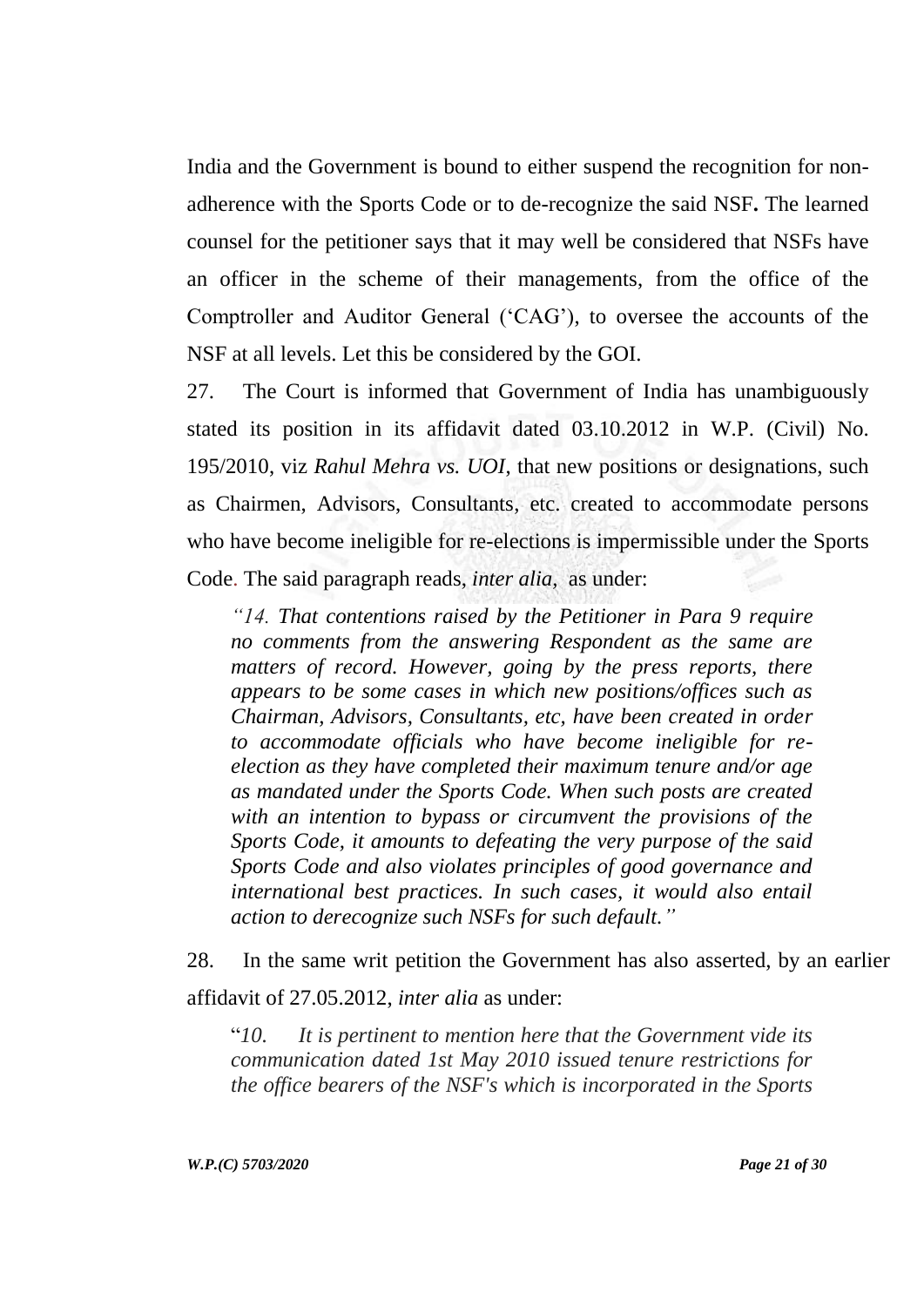*Code. The salient features of the 1st May 2010 communication are:*

*a. The President of any recognized NSF, including the IOA can hold the office for a maximum period of 12 years, with or without break.*

*b. The Secretary/Secretary General/General Secretary and the Treasurer of any recognized NSF and the IOA, may serve a maximum of two successive terms of four years each, after which a minimum cooling off period of four years would apply to seek fresh election to either post.*

*c. The President, Secretary and the Treasurer of any recognized NSF and the 1OA, would cease to hold the post on attaining the age of 70 years.*

*d. The other provisions in respect of the tenure limit as contained in the 1975 Guidelines were to remain unaffected.*

*e. It would not disturb the current tenure of any member, provided he/she has been properly elected to the post and would be operative for all future elections to be conducted as per the normal course in the IOA as well as NSFs.*

*f. Compliance with the aforesaid directions would be a mandatory precondition for receiving any form of assistance, financial or otherwise from the Government of India as well as to derive the authority to perform public functions of selection, deputation of national teams for participation in recognized continental and world level international sports competitions which involve representation of member countries, and to represent the country in international associations, events, meets, conferences etc."*

29. Copies of the said affidavits have been handed-over by the learned counsel for the petitioner to the learned counsel for the parties. There is no dispute apropos Government of India"s clear stand as noted above. A NSF, in particular its Managing/Executive Committee (MC), has to ensure that each member on the MC is eligible for, elected to and serves in that capacity, in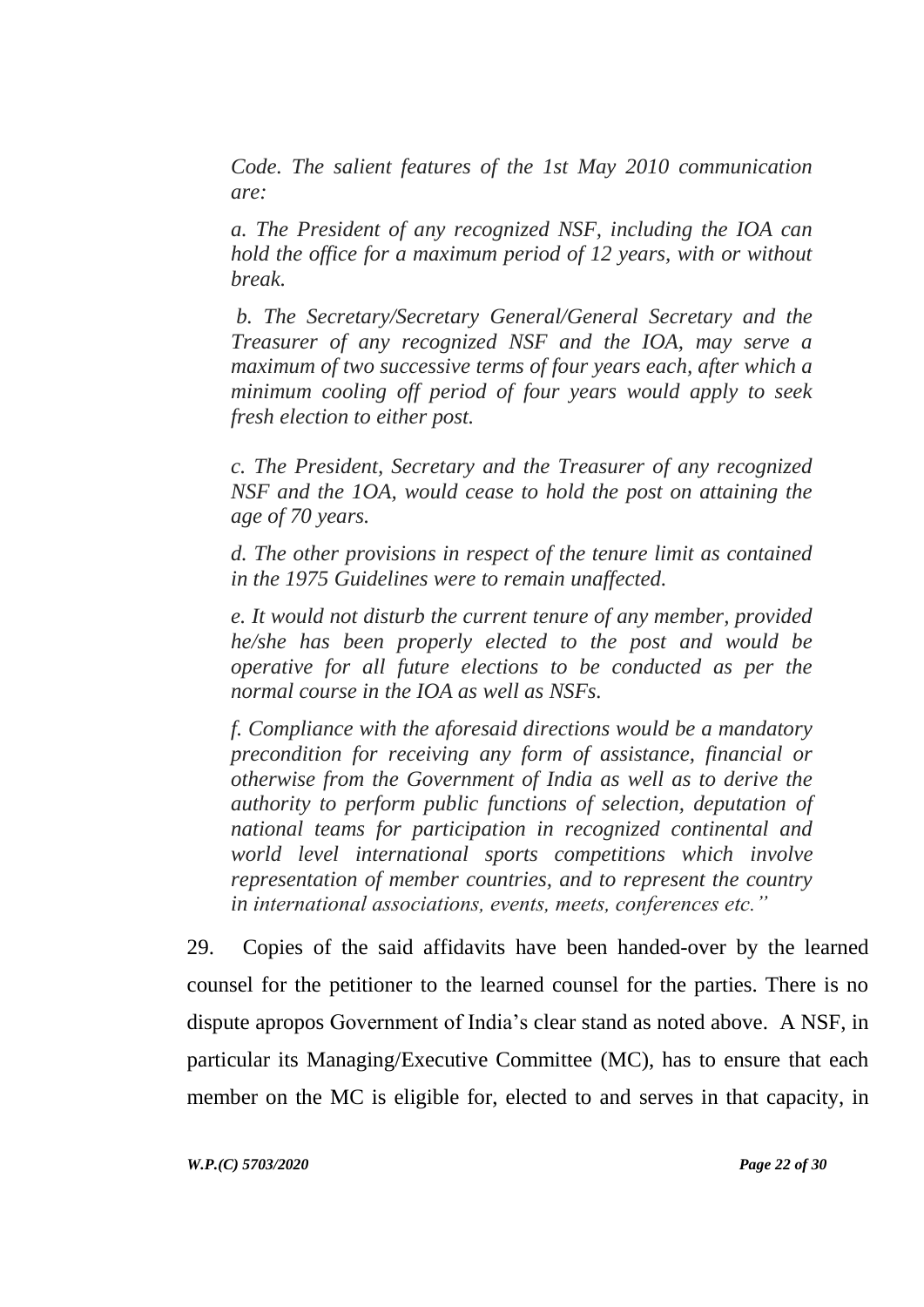strict adherence with the Sports Code. No deviation from the Guidelines, Circulars and the dicta of courts is permissible. Should any NSF do so, it will render itself out of the game. The GOI will promptly suspend its recognition, till the NSF conforms to the law, as discussed above. Indeed, the GOI has already ensured so, in the case of NSF"s representing tennis, boxing, wrestling, and some other sport disciplines. Such nature of prompt and equivalent action by the Government for strict adherence to the Sports Code apropos all NSF would be expected.

30. In *Narinder Batra vs UOI* [ILR (2009) 4 Del 280] this court has emphasized the primary obligation of NSFs towards players in contradistinction to the perks enjoyed by the Office Bearers of the NSFs. It has observed as under:

*"…Today sports is no more something that can be dealt with in a meeting over a five star meal. It requires technical knowledge of both the game, the equipment and the training. Every aspect from the aerodynamics in equipment, even of the clothes worn by an athlete to shoes of a hockey/football/basket player; hair cut of the swimmer to 'weight and material of the equipment used is governed by scientific details and principles. In times of expertise, sports management experts are as important to a good sports programme just as experienced competent players or ex-players in decision and policy making areas who would ensure that the sports persons got the same, if not better residential/hotel and other facilities as the office bearers at national and international competition venues; who understood how important good treatment is for the self esteem and confidence of the teams and sports persons, especially when their opponents get the best; where real expenditure is incurred on and energy is devoted to sports persons rather than on maintenance of the office bearers or squabbles over elections. Only then could it be said that the sporting credentials or the tenure of the controlling board is immaterial for the interest of the sport…."*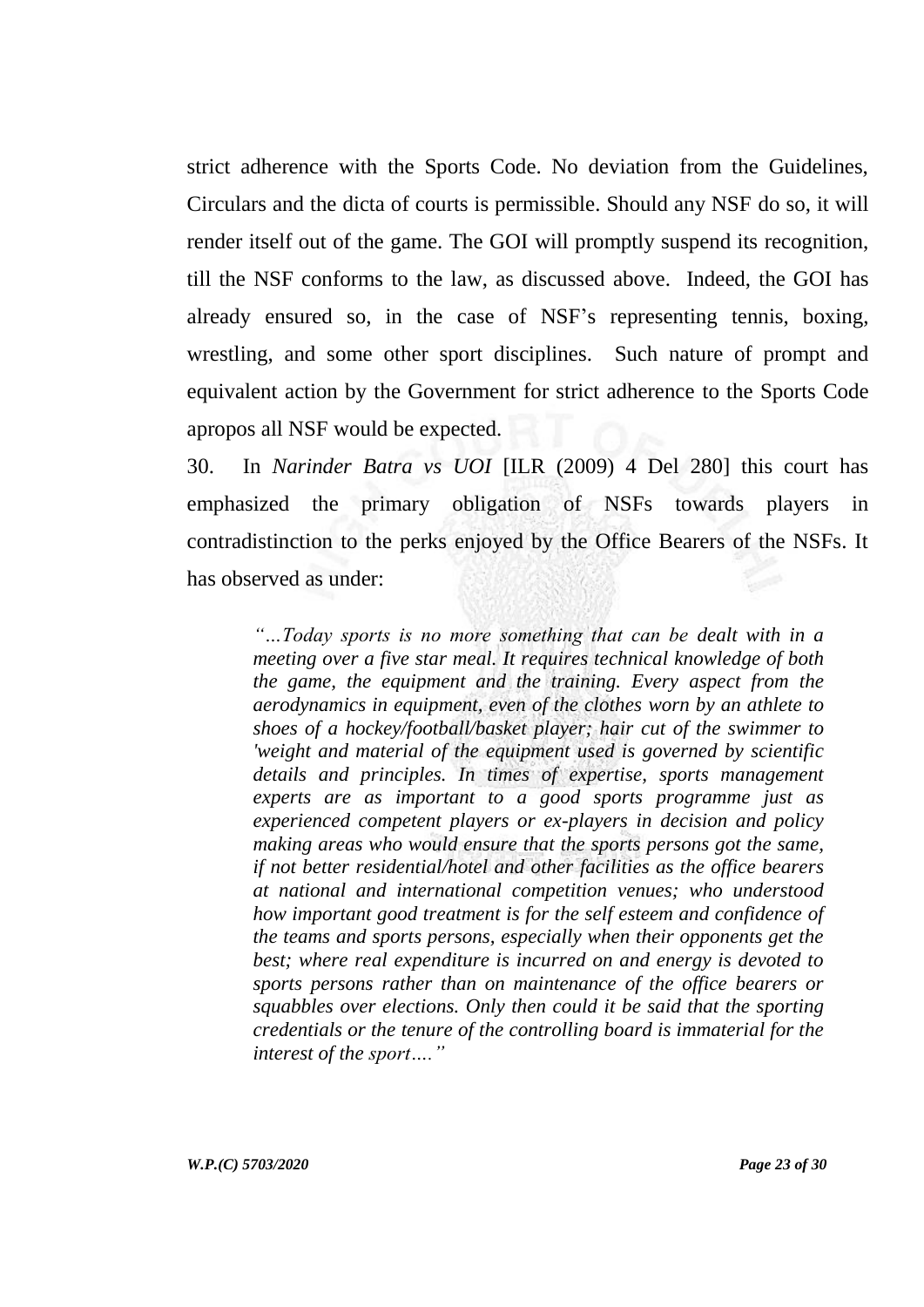31. It is hoped that monies shall be expended largely on sports persons, their training, equipment, healthy diet and the best of travel facilities and accommodation. The expenses incurred on the NSF"s MC or its officials should not be extravagant, disproportionate or unnecessary.

Conclusions and Directions:

32. The 1975 Circular, the 2001 Guidelines, the Sports Code and the judgement of the Courts, govern sports administration in India. They collectively constitute the law on the subject. They have held sway over 57 years. They are here to stay. No variation of the same, to the detriment of sports-persons or to sports administration, is permissible.

33. Sports does not merely infuse a spirit of healthy competition among players, spectators and enthusiasts, it also gives people a unifying cause to rally behind, of course, with much passion and fun. Often the heart-beat of a nation is hinged on that subtle nick to the ball into the goal-post, in the last moments of a game. But, above all, it teaches discipline and respect for rules and to acknowledge the legitimate winner. It is a sublimation of physical energies and mental alacrity in a fair competition, to acknowledge a clear winner. It is a celebration of fair play. There can be no clandestine ways to win, as that would not be sport. Fairness on the play-field, admirable skills of players, unity of purpose, team-work and coordination, etc. are qualities and values which any sport, played fairly, imparts and instills in society.

34. Indeed, it is this spirit which is manifested in the Objective of the Sports Code. It reads *inter alia*:

*".....1.1 Sports development is a national priority, as it promotes active lifestyle, child and youth development, social*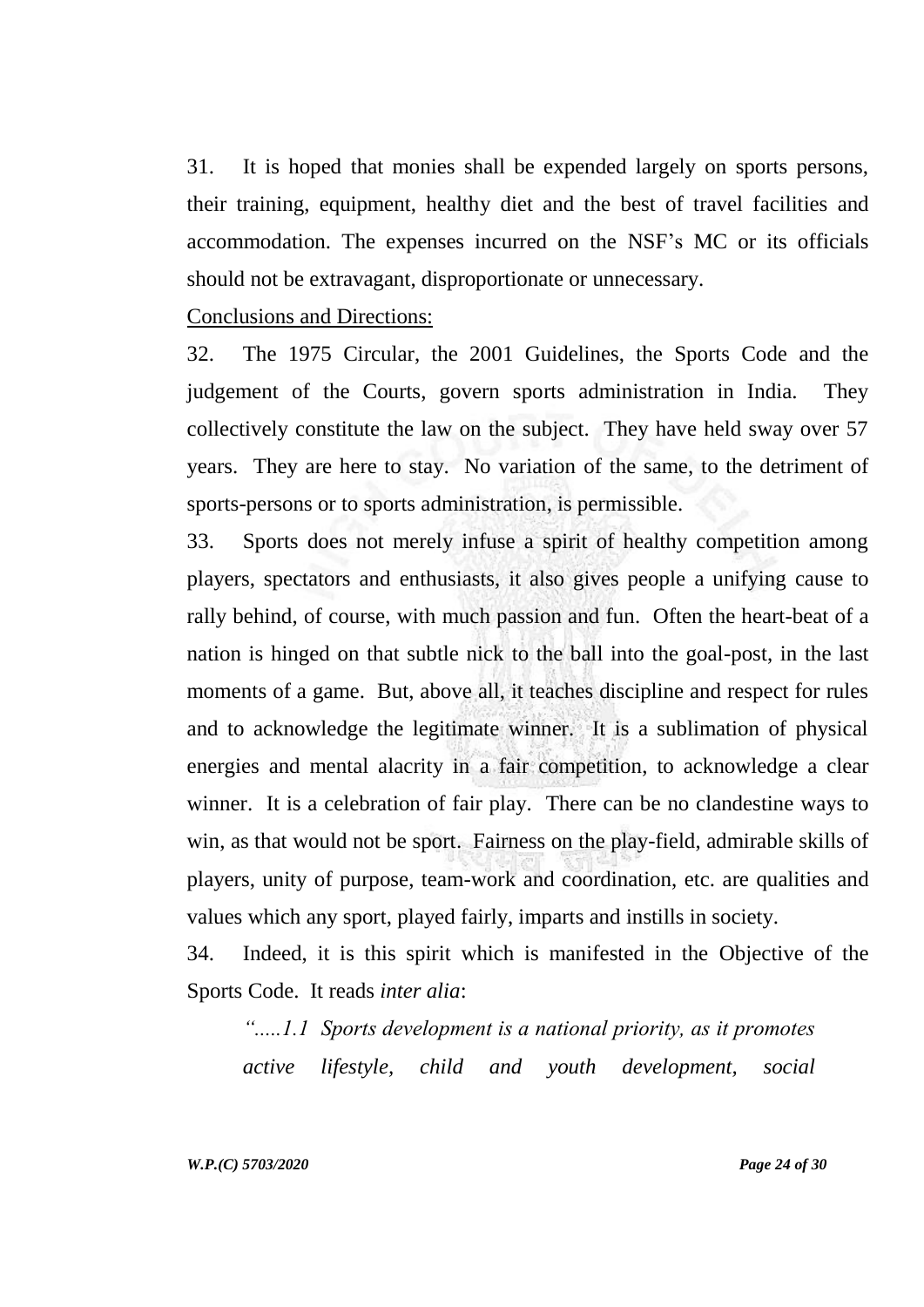# *inclusiveness, employment opportunities, peace and development, and above all a sense of belongingness and national pride..."*

35. In view of the above, the administrative setup of R-2, is, erroneously or illegally constituted because of the Life President and Life Members. The Government of India cannot grant recognition to a NSF whose constitution is not in consonance with the Sports Code. The posts of Life President, Life Member in the NSF are illegal so is the post of CEO in the Managing Committee. These posts are struck-down. All such references in the Constitution/Memorandum of Association of R-2 will have to be removed. As noted hereinabove, the mere presence of some persons in a Society as a Member or in a meeting, albeit without voting rights can influence independent decision-making and election process. Till such time it is brought in consonance with the Sports Code and as interpreted by this court, its affairs cannot be left in the hands of persons who have no legitimacy. In the absence of a Managing Committee, elected under a constitution strictly in consonance with the Sports Code and the court judgments, the interests of hockey, its development and the sentiments of the hockey-players, aspirants and enthusiasts should not suffer. Therefore, it would be in the public interest that its affairs be put in the hands of a Committee of Administrators ("CoA") as has been directed by the Supreme Court on  $18<sup>th</sup>$  May 2022, in the case of another NSF in *All India Football Federation vs. Rahul Mehra & Ors* (SLP (Civil) Nos. 30748-30749/2017)*.* Accordingly, following three persons of eminence from the fields of law, public administration and elections, and from the sport of hockey at national and international levels, are appointed as members of the CoA:

(i) Mr Justice Anil R Dave, former Judge of the Supreme Court;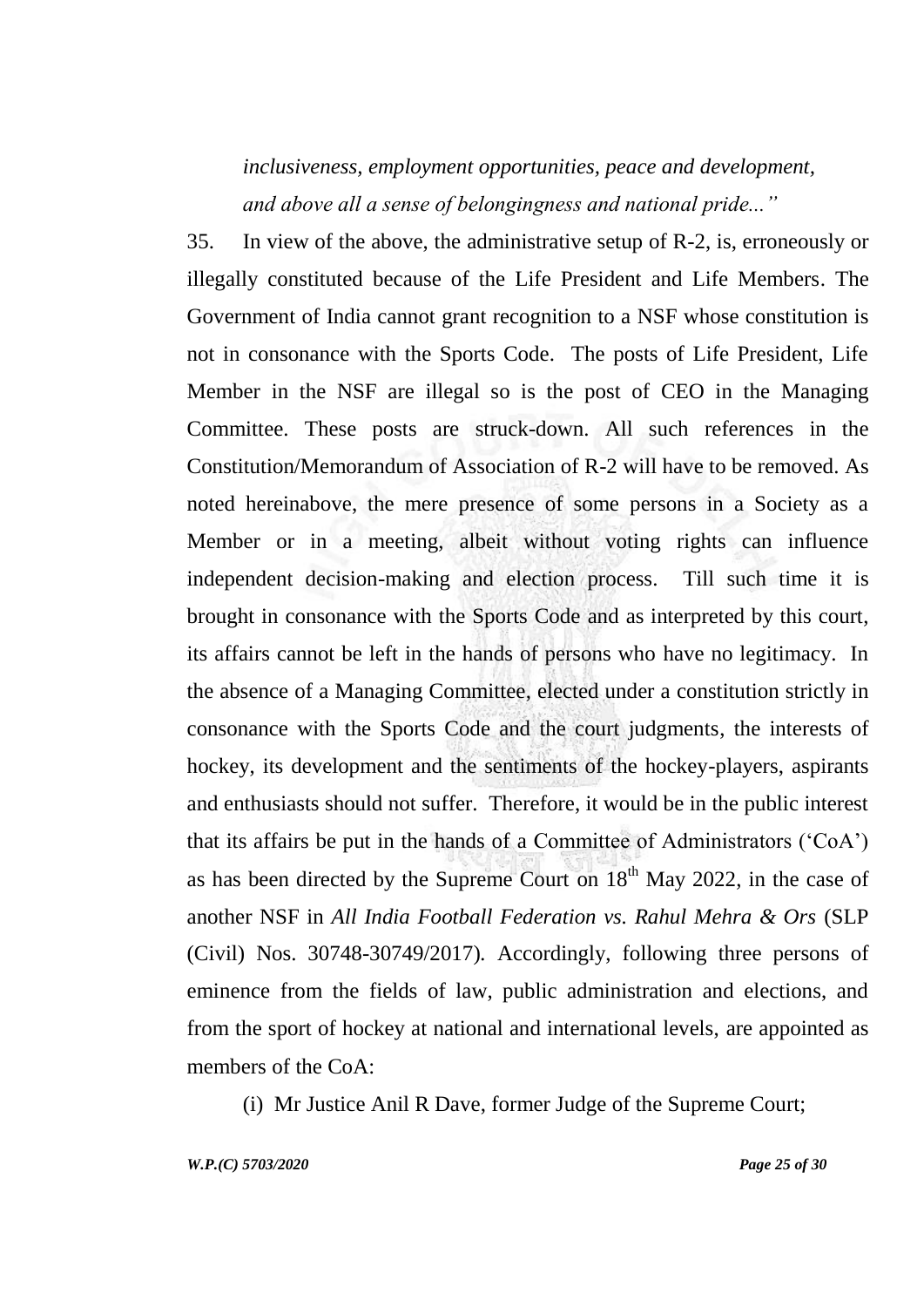(ii) Dr S.Y Qureshi, IAS, former Chief Election Commissioner; and

(iii) Mr Zafar Iqbal, former Olympian and captain of the Indian Hockey team, Padmashri awardee.

32. Concurrence of the members of the CoA would be sought, for their assistance. Their functions shall largely be the same as outlined by the Supreme Court in *All India Football Federation vs. Rahul Mehra (supra)*  which are that the CoA shall:

(i) assist in the preparation and adoption of the Constitution of R2 as per the Sports Code and court rulings;

(ii) prepare the electoral roll/college for the purpose of conducting the elections to the Executive Committee in accordance with the provisions of the Constitution, as proposed;

(iii) carry out the day-to-day governance of R-2;

(iv) In discharging its task in terms of (iii) above, the CoA would be at liberty to take the assistance of the erstwhile EC/MC of R-2 which has continued thus far in order to facilitate decisions being taken, inter alia, on the holding of tournaments, selection of players and all other matters necessary for the proper governance of R-2;

(v) The erstwhile Committee shall forthwith hand over the charge to the CoA;

(vi) The CoA would be at liberty to make all appropriate arrangements, for the governance of Hockey India until fresh elections are held in terms of the Sports Code conforming constitution;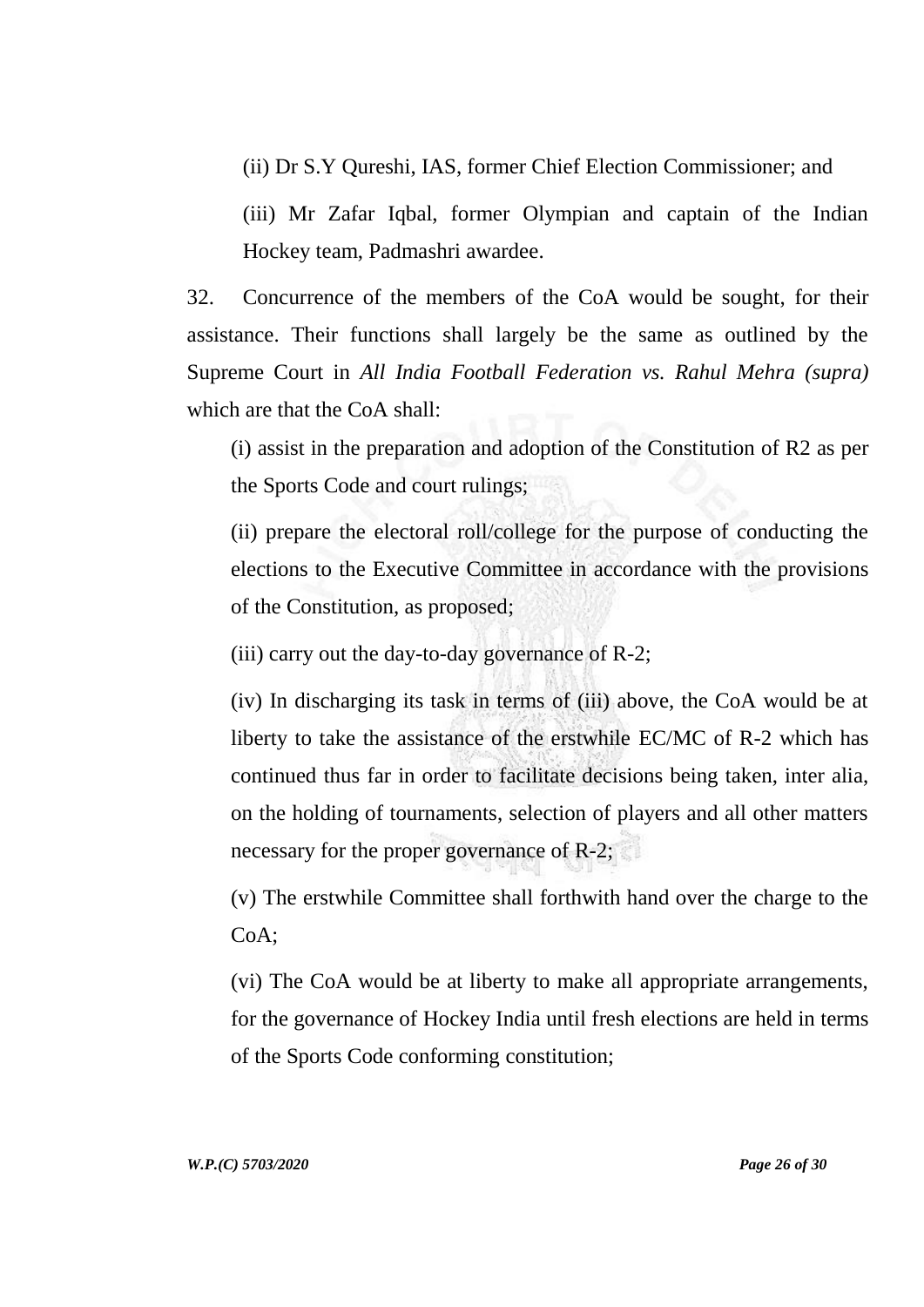(vii) facilitate the holding of elections and the handing over of the affairs to a democratically elected body in terms of its constitution which will be adopted, preferably within a period of 20 weeks from the date the learned CoA members give their assent.

33. The honorarium payable to the CoA members and facilities to be extended to them will be akin to what may be fixed in *All India Football Federation vs. Rahul Mehra* (supra). For the moment, a deposit of Rs. 3 lacs per month shall be made with each CoA member to meet expenses, etc. Accountability

34. Individuals who have exhausted their age and/or tenure in terms of the Sports Code automatically disqualify themselves from contesting for any Executive Posts. The mere fact that the constitution of the NSF is not aligned with the Sports Code of 2011 and the law, it will not be to the advantage of either the NSF or its office-bearers. The age and tenure restrictions came into effect from 1<sup>st</sup> May 2010. The Sports Code only reiterates it in 2011. Persons who have been in posts such as Life President, Life Member and "CEO on the Management Committee" (with voting rights), which is clearly in breach of the Sports Code, and have enjoyed benefits of such office and expenses have been incurred on them by a NSF in breach of the law must be asked to return the expended amounts. Revenues generated by a NSF is largely on account of recognition granted to it by the Government of India. In the absence of such recognition, the Society/Association would have no legitimacy or occasion to seek or attract sponsorship for any tournament, sporting event, travel, accommodation, training and/or other administrative measures. The monies which are so generated by a NSF, are more in the nature of public trust and the same is to be utilized in the public interest i.e. promotion of the sport and

*W.P.(C) 5703/2020 Page 27 of 30*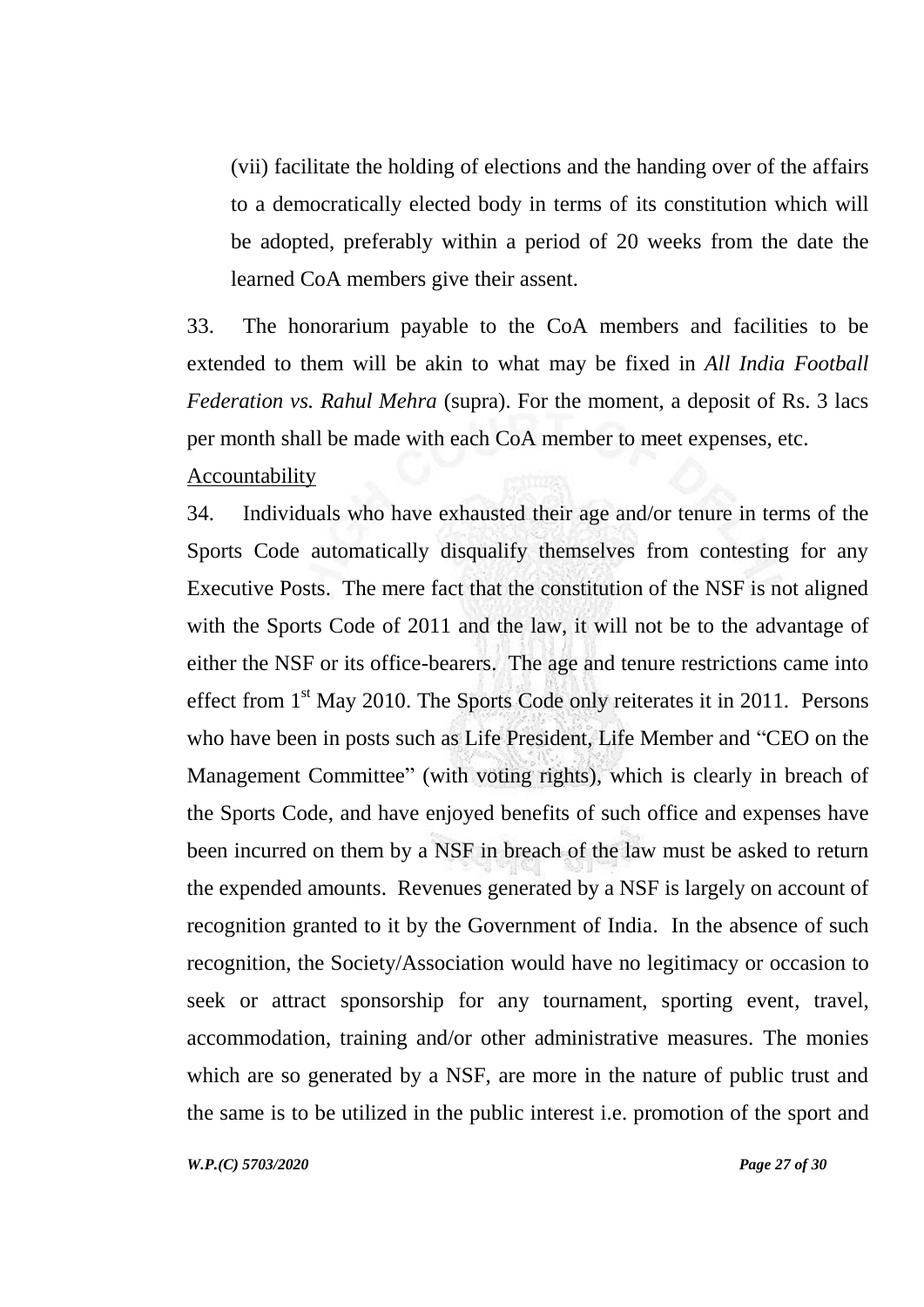representation of India in international tournaments. The CoA shall ascertain the amount spent on such individuals and initiate process for recovery of the same, so shall the GOI. Expenses incurred on such supernumerary, innovative and illegal posts need to be recovered and there has to be accountability. Details of the amounts expended on such persons will be furnished by Hockey India before the CoA. The latter too shall examine the records and seek refund of monies from the current Life President and the Life Members, as may be.

35. The court is informed that the CEO, in the present case, is a person experienced in the game of hockey and has assisted the Indian team, in the capacity of an administrator; the CEO has no voting rights in the management of R-2; the CEO"s assistance has been rendered on the basis of a contract, and not as an Office Bearer; her assistance was clearly on day-to-day basis for the Indian Hockey team. In the circumstances, the Court is of the view that recovery against the current CEO would not be warranted. Regarding retention of the services of the CEO as a consultant, the CoA may decide.

36. Logically then, the non-refund of such monies, as may be quantified, would render the individuals 'ineligible' for holding any 'Post' in the Managing Committee of a NSF. No premium can accrue to a person or entity for non-compliance with the law. It is a matter of record that R-3, the current "Life-President" of Hockey-India, had successfully pursued the removal and derecognition of the erstwhile Indian Hockey Federation ("IHF") because its then President was entrenched as its President for 11 years. In R-3"s said writ petition*<sup>1</sup>* this court had directed Government of India to investigate and enquire, if deemed necessary, apropos expenses made and to examine all

<sup>1</sup> Para 288 (ii) *Narinder Batra vs. UOI [ILR (2009) 4 Del 280]*

l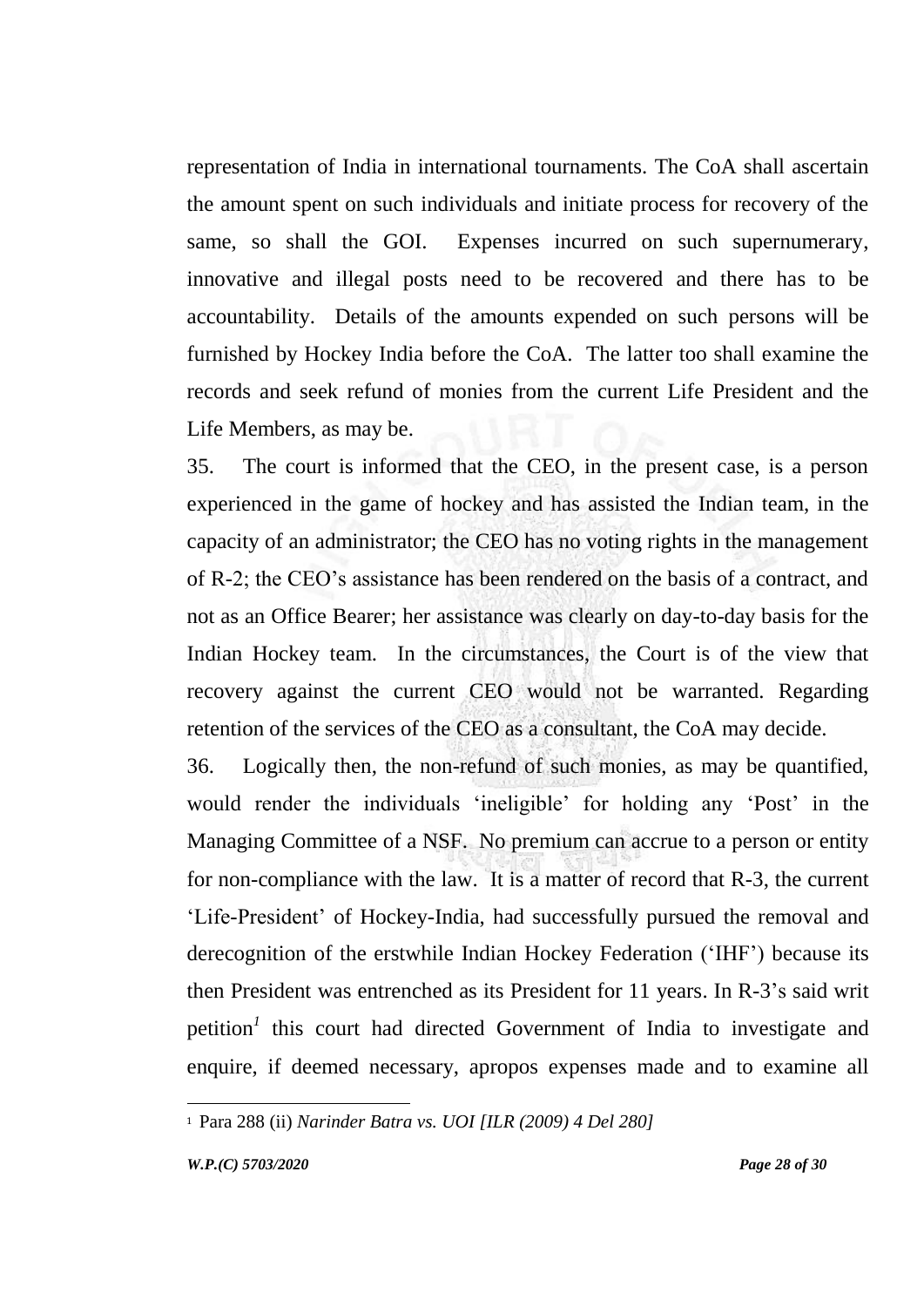complaints regarding breach of guidelines and grant of financial and other assistance to IHF.

37. In *Mahipal Singh* the Court had directed the GOI to take steps regarding recovery of monies expended on persons who had occupied illegal positions in the Amateur Kabaddi Federation of India.

38. It was directed as under:

" *78. Given the totally clandestine and surreptitious manner in which the provisions of the MOA were illegally amended, in order to enable Respondent No. 5 to contest for the post of President, we further direct that Respondent No. 5 render accounts of all financial benefits, which have enured to Respondent No. 5, as and in her capacity as President of the AKFI since the time of her appointment to the said post on 19th May, 2013 until date, and the same be recovered from her, forthwith."*

39. It is not known what was the follow-up, if any ensued. The age and tenure restrictions of the Sports Code as well as the cooling-off period between successive terms in the Managing Committee of a NSF, coupled with the necessary  $2/3<sup>rd</sup>$  votes for the second term, are clear safeguards against permanent positions in a NSF. What cannot be done "*per directum*" is not permitted "*per obliquum*" meaning thereby, that, whatever is prohibited by law cannot be effected by an indirect or circuitous contrivance.

40. R-3 knew fully well that the post of Life President and Life Member in a NSF is illegal. He had been specifically intimated so by the Government of India. Yet when Hockey India was registered as a Society under the Societies Registration Act 1860, on 28.05.2009 and was granted prompt recognition by the Government of India within a couple of days thereof, R-3 went ahead and had himself appointed as Life Member of Hockey India. This smacks of

*W.P.(C) 5703/2020 Page 29 of 30*